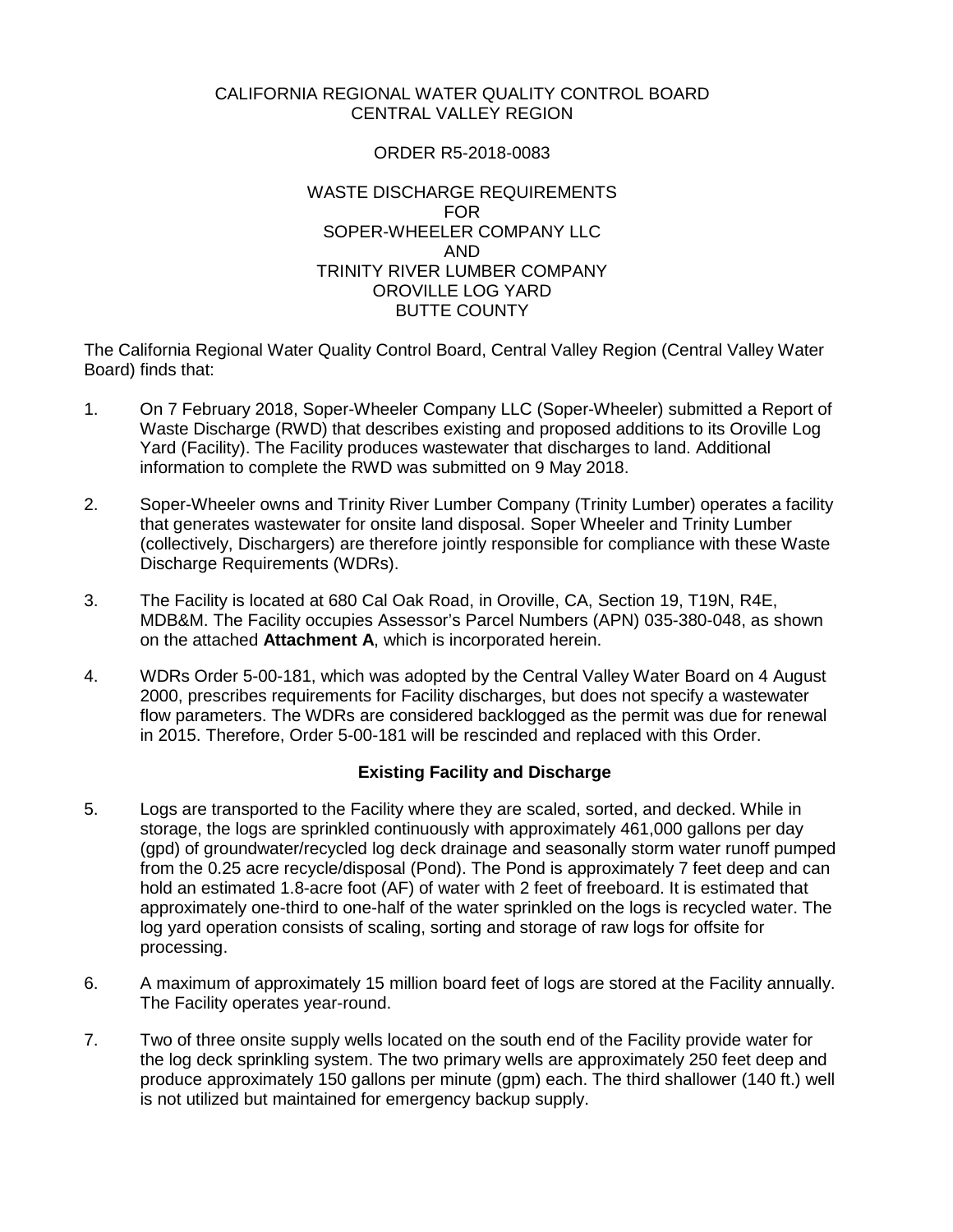- 8. The Facility's domestic wastewater is discharged to the sanitary sewer that connects to the wastewater treatment plant operated by the Sewerage Commission-Oroville Region. Domestic drinking water is provided by California Water Service. An above ground diesel storage tank is located in the northeast portion of the Facility in a concrete secondary containment structure. Fluids and lubricants are also stored under cover in this location.
- 9. The log deck area takes up approximately 7.5 acres of the 16-acre site and is graded such that runoff from this area and potential excess log deck sprinkling runoff are conveyed to a small collection basin prior to being pumped into the Pond. Runoff to the Pond is recycled as sprinkling water, evaporates, or percolates to groundwater. The Log deck and 13 acres of the log yard provide secondary catchment for up to 18.5-acre feet of storm water. No storm water leaves the property.
- 10. The Facility includes a temporary storage area and all raw logs are shipped offsite for processing. The Facility collects all bark and debris generated from onsite log storage and handling procedures and ships it offsite for processing or disposal on a monthly basis.

#### **Proposed Facility and Discharge Changes**

11. No changes for the Facility or the discharge are anticipated in the foreseeable future.

## **Site-Specific Conditions**

- 12. The Facility lies in the northeast portion of the Sacramento Valley near the western Sierra Nevada foothills at an elevation of approximately 160 feet above mean sea level. The nearest surface water is the Feather River, located approximately 1 mile west of the Facility. Topographic relief of the area is relatively flat to gently southwest sloping.
- 13. According to soil information in the Natural Resources Conservation Service's (NRCS) Web Soil Survey, the predominant soil in the existing and proposed Bark Plant area are identified as Xerorthents loamy sand, with hydrologic soil group classification A. In summary, the Xerorthents loamy sand is composed primarily of dredged spoil tailings and similar soils from gravelly alluvium that are typically excessively drained with very low runoff.
- 14. The mean annual temperature in the area varies between 49° and 75° degrees Fahrenheit (°F). Summer temperatures can reach to over 100°F, while winter temperatures can drop to the mid-20s°F range. The average annual precipitation is 28.24 inches (National Oceanic and Atmospheric Administration [NOAA], 2017), with the majority of precipitation occurring in the winter months. The maximum annual evaporation rate is 50.46 inches per year based on information obtained from the NOAA COOP weather station (#046521).
- 15. The Facility is in an area zoned by the City as M-2, Intensive Industrial; current land use in the vicinity of the Facility consists of forest products manufacturing and storage, biomass to energy operations, wastewater treatment and vacant property.

## **Groundwater Conditions**

16. Based on the logs of existing groundwater monitoring wells MW-1, MW-2, and MW-3, fill material (dredge tailings) was encountered in each of the boreholes from the surface to approximately 5-6 feet below ground surface (bgs). Quaternary alluvium consisting of clayey gravel with sand was encountered from the base of the fill material to approximately 20-25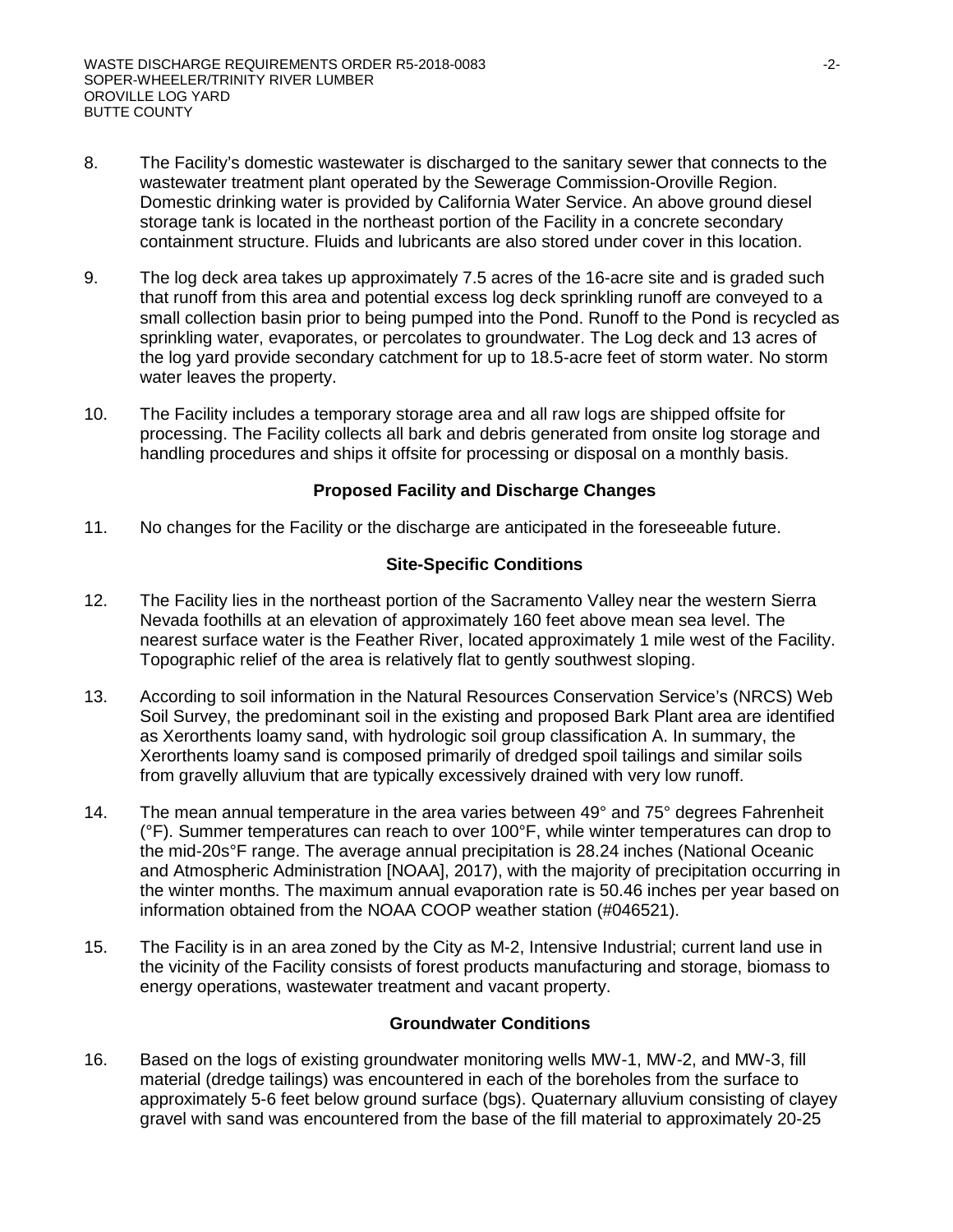feet bgs. Silty clay, clayey sand, sand/silt and silt/gravel mixtures were encountered below the clayey gravel to 60 ft.

- 17. The average depth to groundwater based on the 3 onsite monitoring wells is approximately 12 feet bgs. The groundwater flow direction is generally southwest under hydraulic gradient of approximately 0.013 feet per foot (ft./ft.).
- 18. The U.S. Geological Survey (USGS) National Water Information System Web Interface was queried for available wells with water quality data in the vicinity of the Facility. Two sets of well data were found, one well approximately 1-mile northeast of the Facility (section 20 of township 19 north, range 4 east) 335 feet deep and a second well 500 feet northeast of the Facility (section 20 of township 19 north, range 4 east) and 152 feet deep. Regional groundwater flow direction is reported to be south/southwest based on USGS data.
- 19. Samples from these 2 USGS wells taken between 1957 and 2006 indicate TDS ranging from 240 to 300 mg/l and Specific Conductance ranging from 380 to 430 uS/cm. Based on the depth of the wells, they are assumed to be perforated or screened in the Laguna Formation, which occurs beneath the alluvium in the vicinity of the Feather River (DWR, 2014).

#### **Basin Plan, Beneficial Uses, and Regulatory Considerations**

- 20. The *Water Quality Control Plan for the Sacramento River and San Joaquin River Basins, Fifth Edition, revised May 2018* (*Basin Plan*) designates beneficial uses; establishes water quality objectives (WQOs) to protect such uses; contains implementation plans and policies for protecting waters of the subject basins; and incorporates by reference plans and policies adopted by the State Water Resources Control Board (State Water Board). Pursuant to Water Code section 13263, subdivision (a), WDRs implement the *Basin Plan*.
- 21. Local drainage is to the Feather River, the beneficial uses of which per the *Basin Plan* are: municipal and domestic supply (MUN); agricultural supply (AGR); water contact recreation (REC-1); non-contact water recreation (REC-2); warm freshwater habitat (WARM); cold freshwater habitat (COLD); and spawning, reproduction, and/or early development (SPAWN).
- 22. Per the Basin Plan, beneficial uses of underlying groundwater are: municipal and domestic supply (MUN); agricultural supply (AGR); industrial service supply (IND); and industrial process supply (PRO).
- 23. The *Basin Plan* establishes narrative WQOs for chemical constituents, tastes and odors, and toxicity in groundwater. It also sets forth a numeric WQO for total coliform organisms.
- 24. The *Basin Plan*'s numeric WQO for bacteria requires that the most probable number (MPN) of coliform organisms over any seven day period shall be less than 2.2 per 100 mL in MUNdesignated groundwater.
- 25. The *Basin Plan*'s narrative WQOs for chemical constituents, at a minimum, require MUNdesignated waters to meet the MCLs specified in California Code of Regulations, title 22 (Title 22). The *Basin Plan* recognizes that the Central Valley Water Board may apply limits more stringent than MCLs to ensure that waters do not contain chemical constituents in concentrations that adversely affect beneficial uses.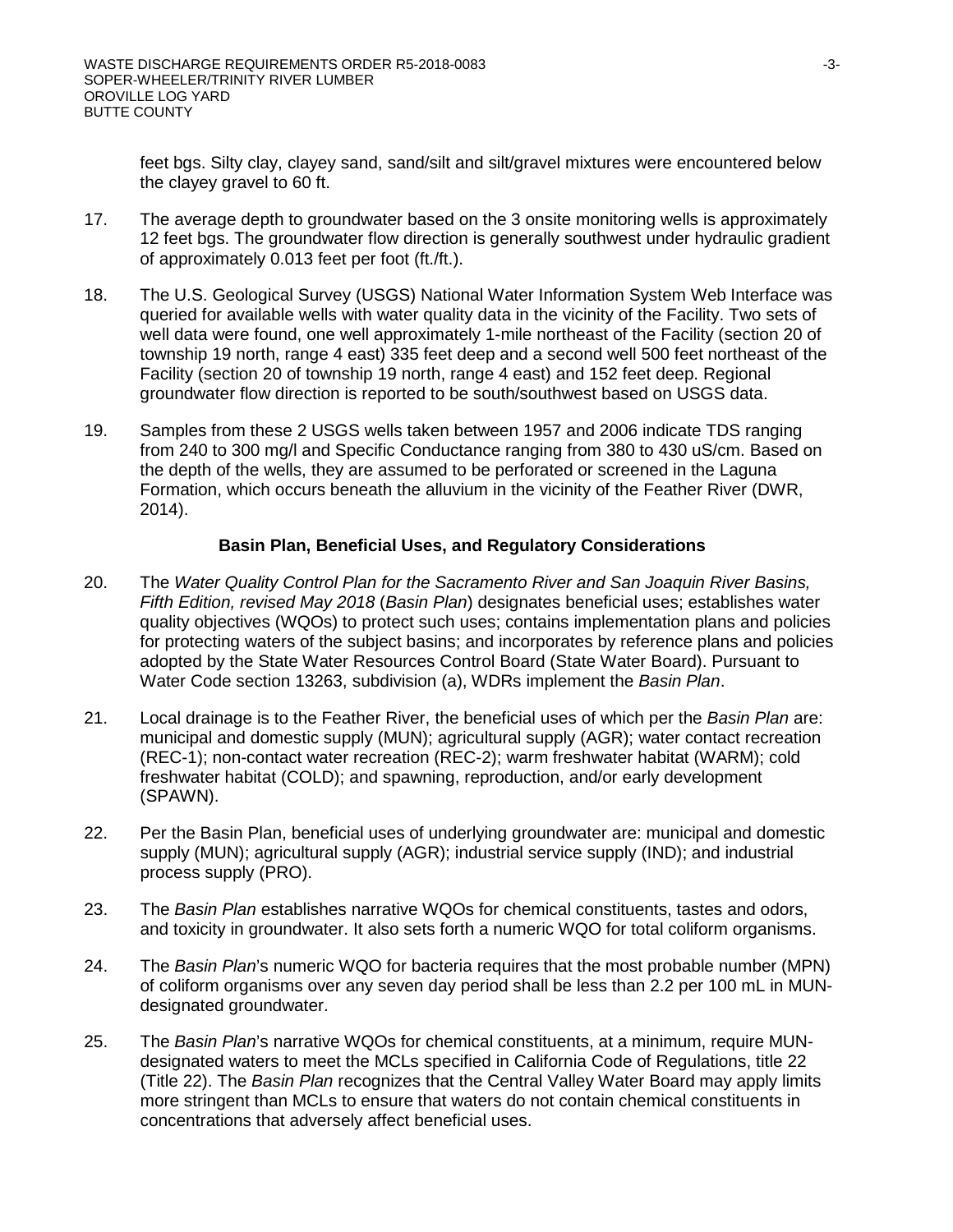- 26. The narrative toxicity objective requires that groundwater be maintained free of toxic substances in concentrations that produce detrimental physiological responses in human, animal, plant, or aquatic life associated with designated beneficial uses.
- 27. Quantifying a narrative WQO requires a site-specific evaluation of those constituents that have the potential to impact water quality and beneficial uses. The *Basin Plan* states that when compliance with a narrative objective is required to protect specific beneficial uses, the Central Valley Water Board will, on a case-by-case basis, adopt numerical limitations in order to implement the narrative objective.
- 28. In the absence of specific numerical water quality limits, the *Basin Plan* methodology is to consider any relevant published criteria. General salt tolerance guidelines, such as *Water Quality for Agriculture* by Ayers and Westcot and similar references indicate that yield reductions in nearly all crops are not evident when irrigation water has an EC less than 700 μmhos/cm. There is, however, an eight- to ten-fold range in salt tolerance for agricultural crops and the appropriate salinity values to protect agriculture in the Central Valley are considered on a case-by-case basis. It is possible to achieve full yield potential with waters having EC up to 3,000 μmhos/cm if the proper leaching fraction is provided to maintain soil salinity within the tolerance of the crop.
- 29. The Central Valley Water Board is developing amendments to the *Basin Plan* to incorporate new strategies for addressing ongoing salt and nitrate accumulation in the waters and soils of the Central Valley. Strategies currently under consideration may:
	- a. Alter the way the Board calculates available assimilative capacity for nitrate, which could result in new or modified requirements for nitrate management;
	- b. Require dischargers to implement actions identified under an interim salinity permitting approach; and/or
	- c. Establish alternate compliance approaches that would allow dischargers to participate in efforts to provide drinking water to local communities in consideration for longer compliance time schedules.

Should the Board adopt amendments to the *Basin Plan* to effectuate such strategies; these waste discharge requirements may be amended or modified to incorporate any newlyapplicable requirements.

30. The stakeholder-led Central Valley Salinity Alternatives for Long-Term Sustainability (CV-SALTS) initiative has been coordinating efforts to implement new salt and nitrate management strategies. The Board expects dischargers that may be affected by new salt and nitrate management policies to coordinate with the CV-SALTS initiative.

## **Antidegradation Analysis**

- 31. The State Water Board Policy with Respect to Maintaining High Quality Waters of the State, Resolution No. 68-16 (Antidegradation Policy) prohibits degradation of groundwater unless it is demonstrated that such degradation:
	- a. Will not unreasonably affect present and anticipated beneficial uses;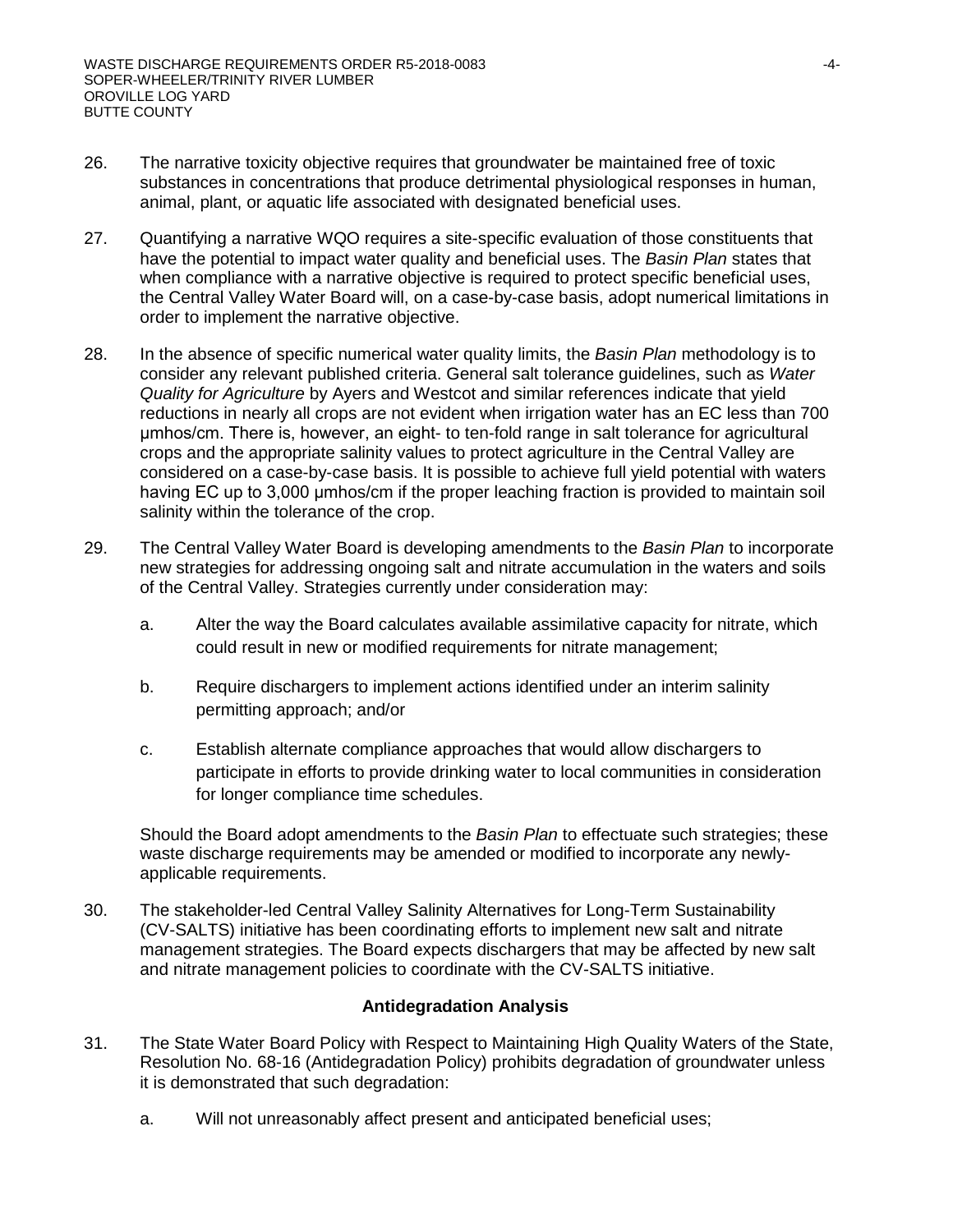- b. Will not result in water quality less than that prescribed in state and regional policies, (including violation of one or more WQOs);
- c. Will be minimized by the discharger through best practicable treatment or control (BPTC) to minimize degradation; and
- d. Will be consistent with the maximum benefit to the people of the State.
- 32. Degradation of groundwater by some of the typical waste constituents associated with discharges from a log yard, after effective source control, treatment, and control measures are implemented, would be consistent with the maximum benefit to the people of the state. The Dischargers' operation provides three full time jobs and stores approximately 15 million board feet of raw products. Additionally, the indirect economic benefits of this operation are quite substantial. The economic prosperity of valley communities and associated industry is of maximum benefit to the people of the State.
- 33. The Dischargers have been monitoring groundwater quality at the site since 1993. Based on the data available, it is not possible to determine pre-1968 groundwater quality. Therefore, compliance with Antidegradation Policy for this Facility must be determined using existing background groundwater quality.

| <b>Constituent</b>             | Average Concentrations (mg/L) <sup>1</sup> |                       |        |        |        |                                        |
|--------------------------------|--------------------------------------------|-----------------------|--------|--------|--------|----------------------------------------|
|                                | Effluent <sup>2</sup>                      | <b>Supply</b><br>Well | $MW-1$ | $MW-2$ | $MW-3$ | <b>Potential WQO</b>                   |
| <b>Specific</b><br>Conductance | 380                                        | 319                   | 443    | 405    | 348    | 700 <sup>3</sup> to 900 <sup>5</sup>   |
| pH                             | 7.21                                       | 7.15                  | 7.06   | 7.02   | 7.04   | 6.5 to $8.5^6$                         |
| <b>COD</b>                     | 92                                         | $<$ 3                 | 9.9    | 13.5   | 11.0   |                                        |
| Turbidity <sup>7</sup>         | 130                                        | 3                     | 21     | 24     | 12     | $1^4 - 5^5$                            |
| TDS <sup>7</sup>               | 275                                        | 267                   | 291    | 303    | 101    | 450 <sup>5</sup> to 1,500 <sup>6</sup> |
| Oil & Grease <sup>7</sup>      | < 1.4                                      | $- -$                 | < 1.4  | < 1.4  | < 1.4  | --                                     |
| Tannins & Lignins              | 14.7                                       | < 0.10                | 1.1    | 1.0    | 0.7    |                                        |

34. Constituents of concern (COCs) with potential to degrade groundwater: include salts (primarily TDS, sodium, and chloride), turbidity, pH, chemical oxygen demand (COD), oil & grease, and tannins and lignins, as discussed below:

<sup>1</sup> Average compiled from monitoring well data collected 2014-2017.

<sup>2</sup> Samples collected October 2017, sampling not previously required by permit.

<sup>3</sup> Lowest agricultural water quality goal.

<sup>4</sup> Primary Maximum Contaminant Level.

<sup>5</sup> Secondary Maximum Contaminant Level.

<sup>6</sup> Secondary Maximum Contaminant Level range.

<sup>7</sup> Data collected 27 March 2018.

a. **Total Dissolved Solids (TDS).** Background groundwater quality is spatially variable with respect to TDS. The background TDS concentration form USGS wells ranges form 240-300 mg/L. TDS concentrations in monitoring wells average 232 mg/L. Sampling indicates the discharge has not caused exceedance of the most stringent potential water quality objective for protection of MUN beneficial uses, which is the secondary MCL range of 450 to 1,500 mg/L.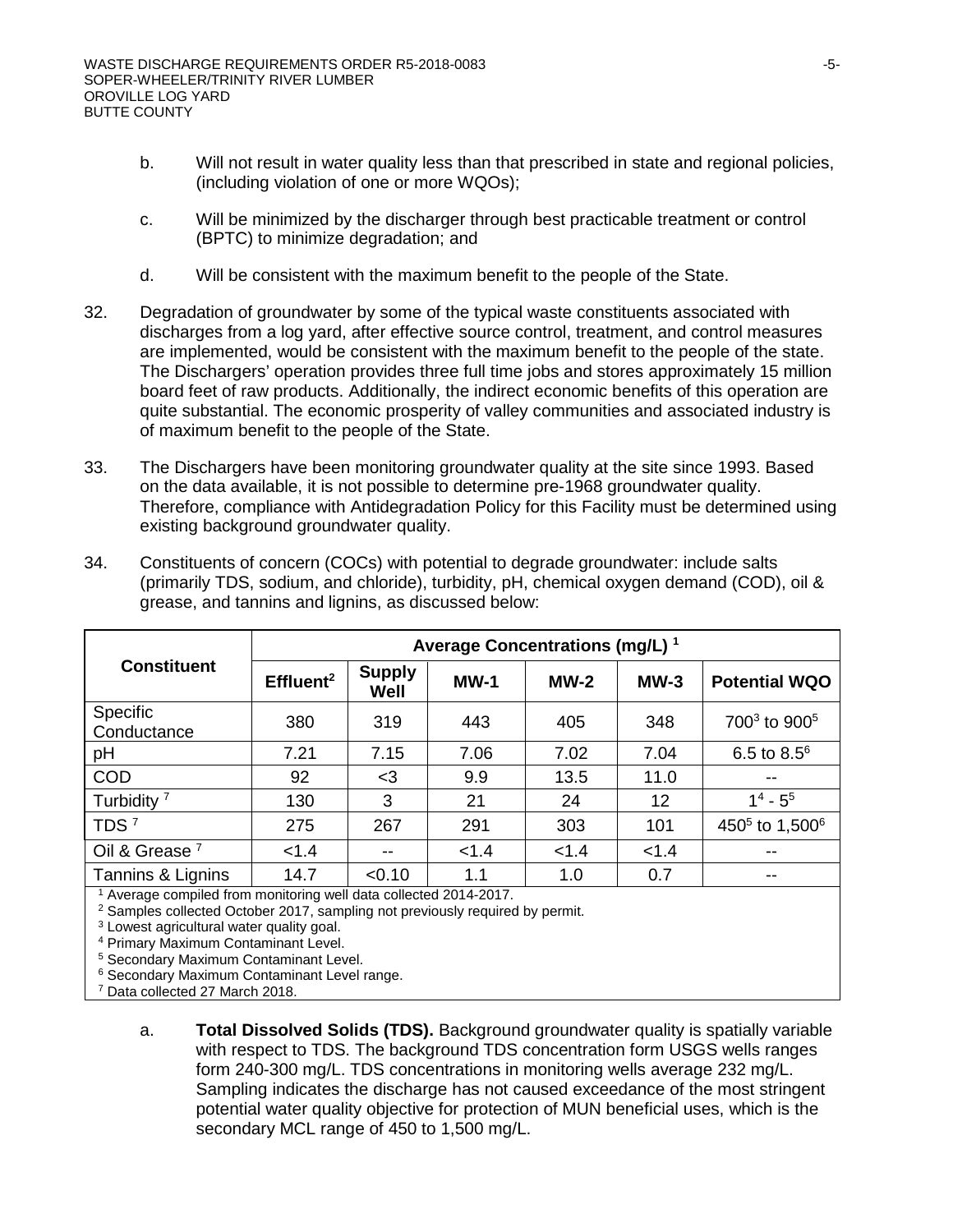- b. **Specific Conductance.** The specific conductance values for samples collected from monitoring wells MW-1, and MW-2 are slightly higher then upgradient well MW-3, which suggest there may be some dissolved ionic constituent contribution from the Pond. However median specific conductance values in samples collected from each of the monitoring wells are well below the secondary drinking water maximum contaminant level (MCL) of 900 micromhos per centimeter (μmhos/cm) as a recommended level, and below 1,600 µmhos/cm as an upper level, and 2,200 µmhos/cm as a short-term maximum. The specific conductance values are stable, over time, in the three monitoring wells and appear to be consistent with specific conductance data collected from the USGS and DWR wells discussed above.
- c. **pH.** The pH values measured in the samples collected from all three monitoring wells average 7.04. The median pH values in samples collected from each of the monitoring wells meet the U.S. Environmental Protection Agency (EPA) secondary drinking water MCLs of between 6.5 and 8.5 units. The pH values are near neutral and stable over time in the three monitoring wells.
- d. **Turbidity.** The turbidity values (not required by the WDR) measured in groundwater samples collected from all three monitoring wells average 19 nephelometric turbidity units (NTUs). The median turbidity values in samples collected from onsite monitoring wells are greater than the California and USEPA Primary MCL of 1 NTU and the Secondary MCL range of 5 NTUs. The higher average turbidities may be a function of well design, development, and sampling, rather than influence from the Pond. Turbidity in the pond was a magnitude greater than the wells.
- e. **Oil and Grease.** There were no detections of oil and grease above the detection limit of 1.4 mg/L from monitoring wells. No water quality goals are established for oil and grease.
- f. **Chemical Oxygen Demand (COD).** There are insufficient detections of chemical oxygen demand (COD) in the monitoring wells, with an average concentration of 11.3 mg/L. The COD concentrations in the dataset appear to be stable with no discernable trends observed. Water quality goals have not been established for COD.
- g. **Tannins and Lignins.** There are low detections of tannins and lignins in the monitoring wells. The average tannins and lignins concentrations in groundwater samples collected from the monitoring wells was 0.93 mg/l. Numerical water quality goals have not been established for tannins and lignins.
- 35. This Order establishes effluent and groundwater limitations for the Facility that will not unreasonably threaten present and anticipated beneficial uses or result in groundwater quality that exceed *Basin Plan* WQO concentration thresholds.
	- a. Limited groundwater data indicates that groundwater has been degraded beyond background groundwater quality by the previous discharge and the discharge could pose a threat of degradation in the future. The requirements of this Order do not allow degradation to occur above applicable water quality standards.
	- b. However, no true downgradient compliance well has been established at the site, degradation so far has only been observed in the mounded water below the pond.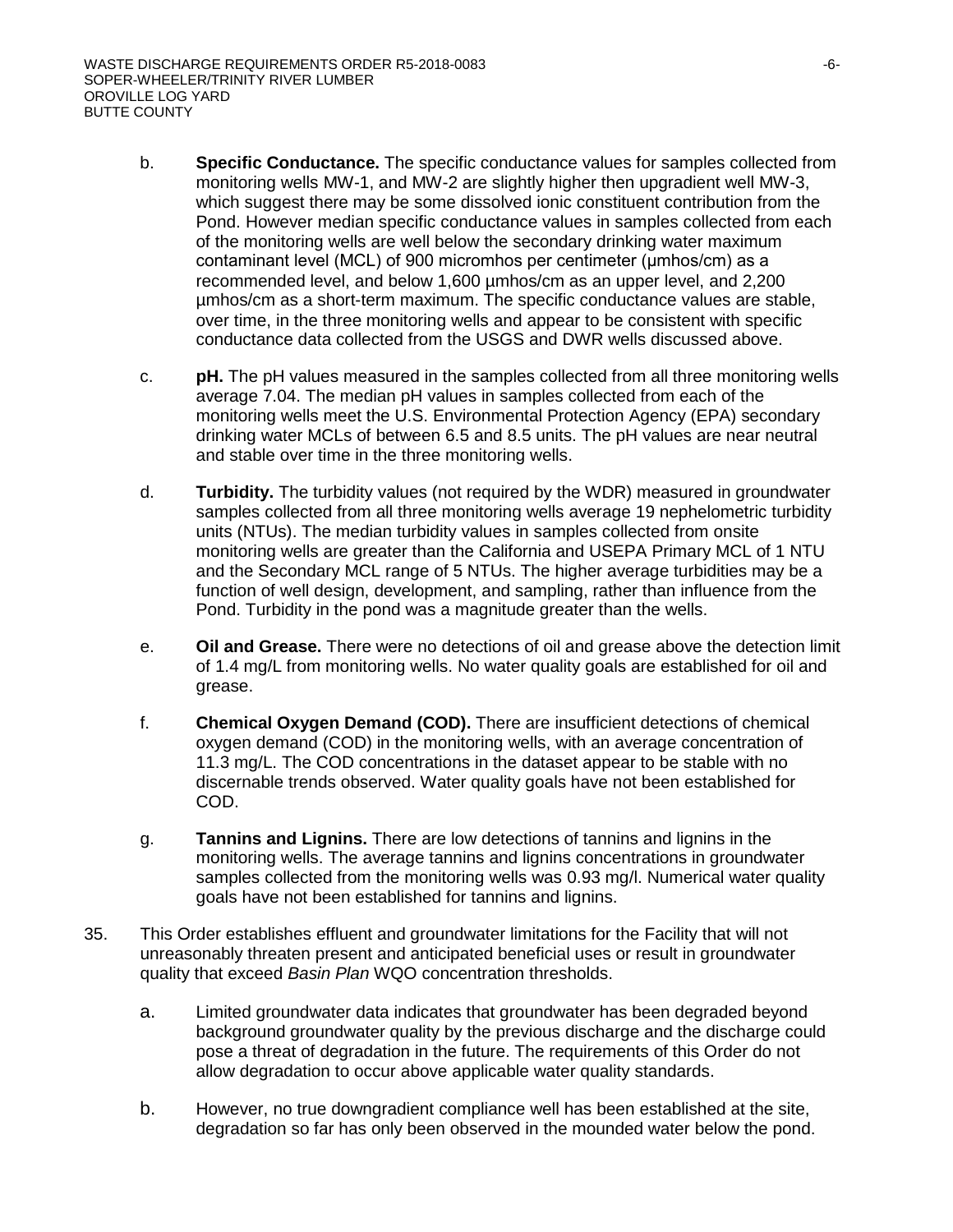36. The Dischargers provide treatment and control of the discharge that incorporates: Wastewater flow, and depth monitoring, visual inspections of; paved product and Log Deck storage areas, storm water/log deck sprinkler system collection ditches, floating debris weir, pond/berm monitoring & maintenance program, and a motorized debris sweeper to clean paved areas. These BMPs have been effective in minimizing degradation from Facility activities.

#### **Other Regulatory Considerations**

- 37. Pursuant to Water Code section 106.3, subdivision (a), it is "the established policy of the state that every human being has the right to safe, clean, affordable, and accessible water adequate for human consumption, cooking, and sanitary purposes." Although this Order is not necessarily subject to Water Code section 106.3 because it does not revise, adopt or establish a policy, regulation or grant criterion (see § 106.3, subd. (b)), it nevertheless promotes that policy by requiring discharges to meet MCLs designed to protect human health and ensure that water is safe for domestic use.
- 38. For the purposes of California Code of Regulations, title 23 (Title 23), section 2200 et seq., Facility discharges are classified as "**3-C**," as defined below:
	- a. **Water Quality Threat—Category 3:** "Those discharges of waste that could degrade water quality without violating water quality objectives, or could cause a minor impairment of designated beneficial uses as compared with Category 1 and Category 2."
	- b. **Complexity—Category C:** "Any discharger for which waste discharge requirements have been prescribed pursuant to Section 13263 of the Water Code not included in Category A or Category B. Included are dischargers having no waste treatment systems or that must comply with best management practices, dischargers having passive treatment and disposal systems, or dischargers having waste storage systems with land disposal."
- 39. The wastewater discharges authorized under this Order, and the associated operation of treatment ponds (as described herein), are exempt from the prescriptive requirements set forth in California Code of Regulations, title 27, section 20000 et seq. (See Cal. Code Regs., tit. 27, § 20090, subd. (b).)
- 40. The statistical data analysis methods specified in the U.S. Environmental Protection Agency's (USEPA) 2009 *Statistical Analysis of Groundwater Monitoring Data at RCRA Facilities, Unified Guidance* (Unified Guidance) are appropriate for determining whether the discharge complies with Groundwater Limitations of this Order.
- 41. The Dischargers are receiptents of a Notice of Non-Applicability (NONA) exempting coverage under the State Water Resources Control Board's statewide general permit for stormwater discharges associated with industrial activities, Order 2014-0057-DWQ (NPDES General Permit CAS000001).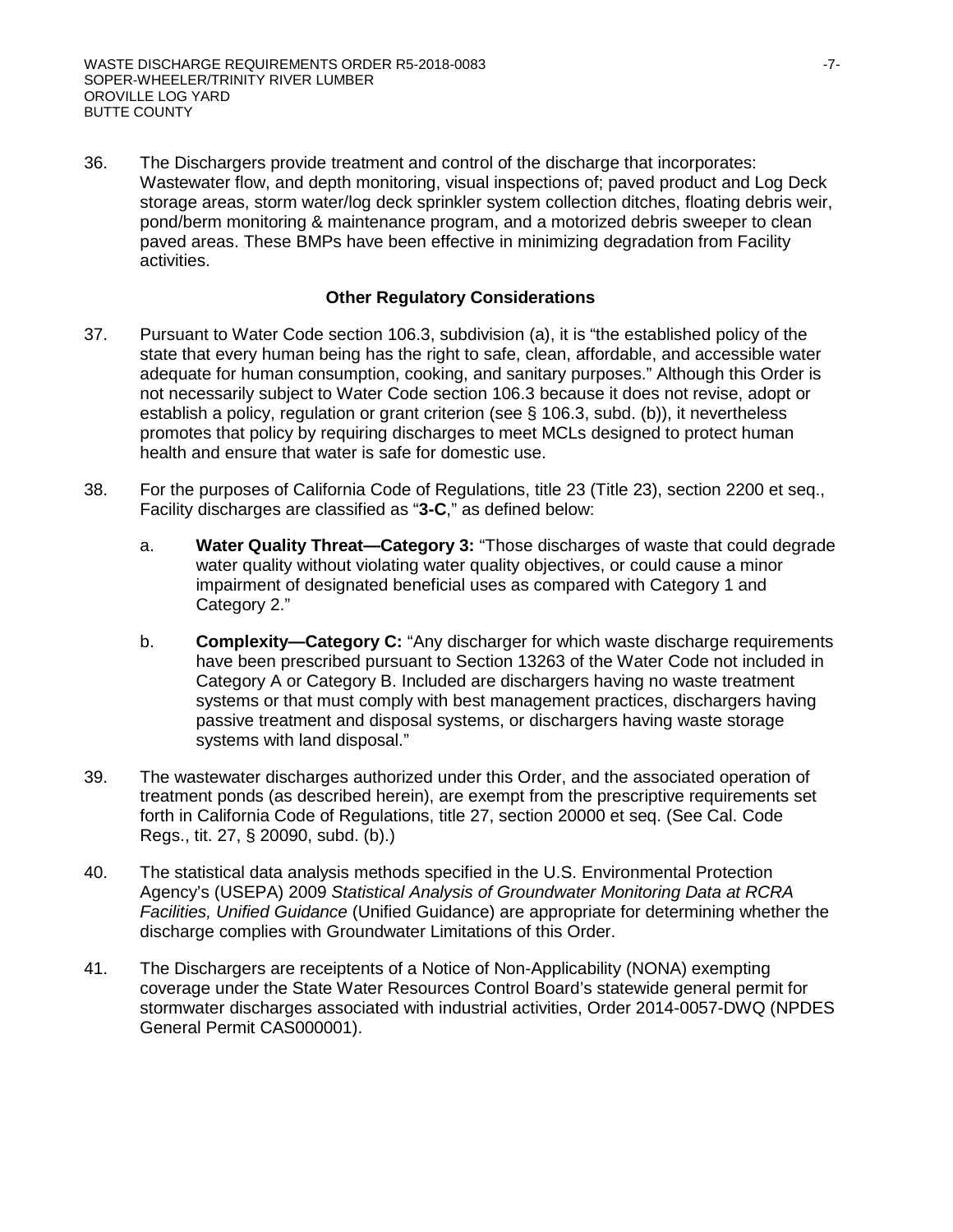42. Water Code section 13267, subdivision (b)(1) provides as follows:

In conducting an investigation … the regional board may require that any person who has discharged, discharges, or … proposes to discharge … shall furnish, under penalty of perjury, technical or monitoring program reports which the board requires. The burden, including costs of these reports, shall bear a reasonable relationship to the need for the reports and the benefits to be obtained from the reports. In requiring those reports, the regional board shall provide the person with a written explanation with regard to the need for the reports and shall identify the evidence that supports requiring that person to provide the reports.

- 43. The technical reports required under this Order and the separately-issued Monitoring and Reporting Program R5-2018-0083 are necessary to ensure compliance with the WDRs prescribed herein. The Dischargers own and operate the Facility that discharges the waste subject to this Order.
- 44. California Department of Water Resources (DWR) standards for the construction and destruction of groundwater wells (DWR Well Standards), as described in *California Well Standards Bulletin 74-90* (June 1991) and *Water Well Standards: State of California Bulletin 97-81* (Dec. 1981), and any more stringent standards adopted by the State or county pursuant to Water Code section 13801, apply to all monitoring wells used to monitor the impacts of wastewater storage or disposal governed by this Order.
- 45. This Order prescribes WDRs for an existing facility and operation. Accordingly, the adoption of this Order is exempt from the California Environmental Quality Act (CEQA), Public Resources Code section 21000 et seq., pursuant to section 15301 of the CEQA Guidelines (Cal. Code Regs., tit. 14, 1500 et seq.).
- 46. Pursuant to Water Code section 13263, subdivision (g), discharge is a privilege, not a right, and adoption of this Order does not create a vested right to continue the discharge.

#### **Public Notice**

- 47. All the above and the supplemental information and details in the attached Information Sheet, which is incorporated by reference herein, were considered in establishing the following conditions of discharge.
- 48. The Dischargers and interested agencies and persons have been notified of the Central Valley Water Board's intent to prescribe WDRs for this discharge, and they have been provided an opportunity to submit written comments and an opportunity for a public hearing.
- 49. All comments pertaining to the discharge were heard and considered in a public hearing.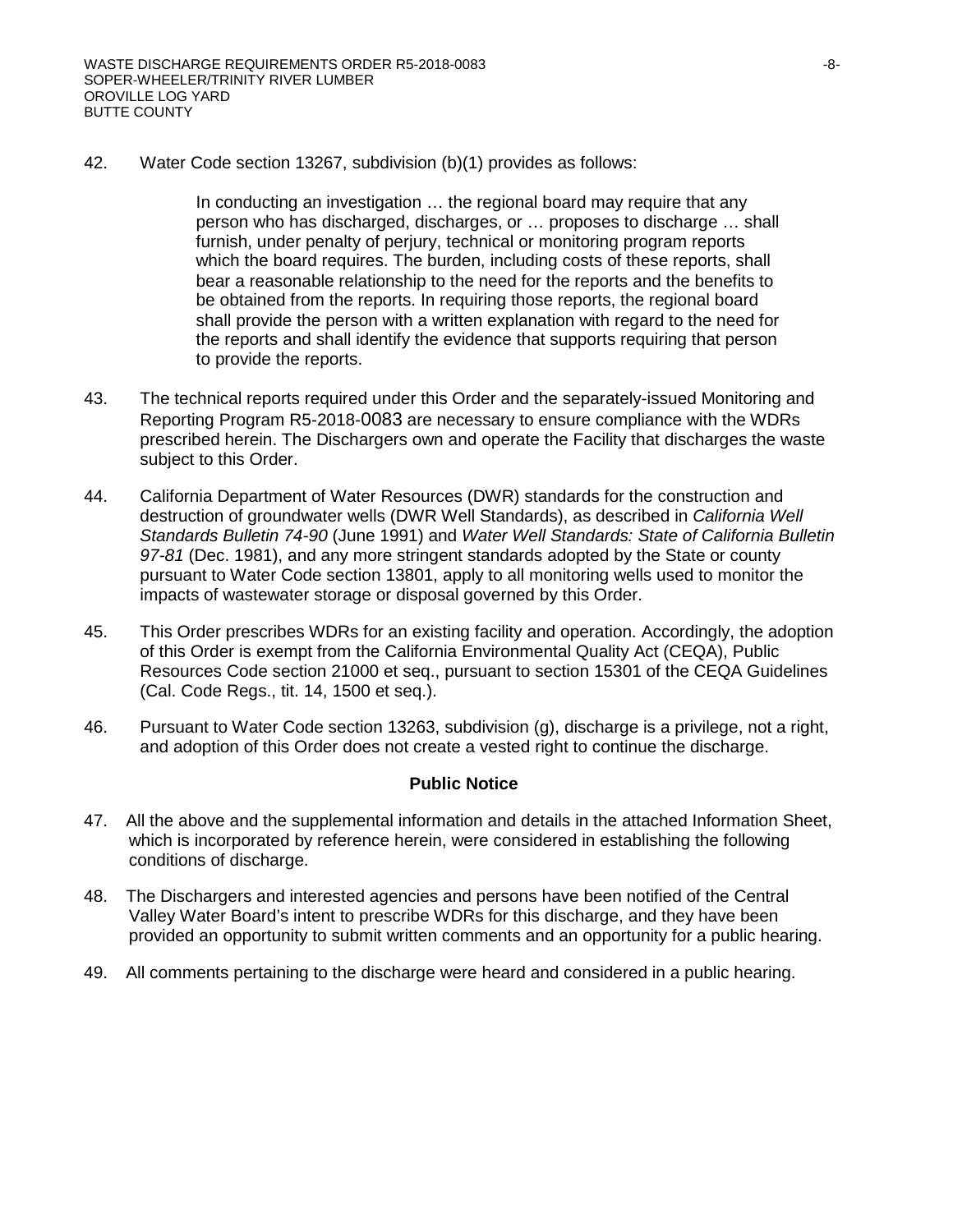**IT IS HEREBY ORDERED** that WDR Order 5-00-181 is rescinded and, pursuant to Water Code sections 13263 and 13267, the Dischargers, their agents, successors, and assigns, in order to meet the provisions contained in Division 7 of the Water Code and regulations promulgated thereunder, shall comply with the following:

## **A. Discharge Prohibitions**

- 1. Discharge of wastes to surface waters or surface water drainage courses is prohibited.
- 2. Discharge of waste classified as 'hazardous,' per Title 22, section 66261.1 et seq., is prohibited.
- 3. Discharge of waste classified as 'designated', as defined in CWC Section 13173, in a manner that causes violation of groundwater limitations, is prohibited.
- 4. Bypass around, or overflow from, the settling/recycling pond(s) or designated overflow pond(s) is prohibited.
- 5. Discharge of waste at a location or in a manner different from that described in the Findings is prohibited.
- 6. The discharge of toxic substances into the wastewater ponds such that biological treatment mechanisms are disrupted is prohibited.

## **B. Discharge Specifications**

- 1. No waste constituent shall be released, discharged, or placed where it will cause a violation of the Groundwater Limitations of this Order.
- 2. Wastewater treatment, storage, and disposal shall not cause pollution, or a nuisance as defined by Water Code section 13050.
- 3. The discharge shall remain within the permitted wastewater conveyance structures and containment ponds at all times.
- 4. The Dischargers shall operate all systems and equipment to optimize the quality of the discharge.
- 5. All conveyance, treatment, storage, and disposal systems shall be designed, constructed, operated, and maintained to prevent inundation or washout due to floods with a 100-year return frequency.
- 6. Objectionable odors shall not be perceivable beyond the limits of the property where the waste is generated, treated, and/or discharged at an intensity that creates or threatens to create nuisance conditions.
- 7. As a means of ensuring compliance with Discharge Specification C.6, the dissolved oxygen (DO) content in the upper one foot of any wastewater treatment or storage pond shall not be less than 1.0 mg/L for three consecutive sampling events. Notwithstanding the DO monitoring frequency specified in the monitoring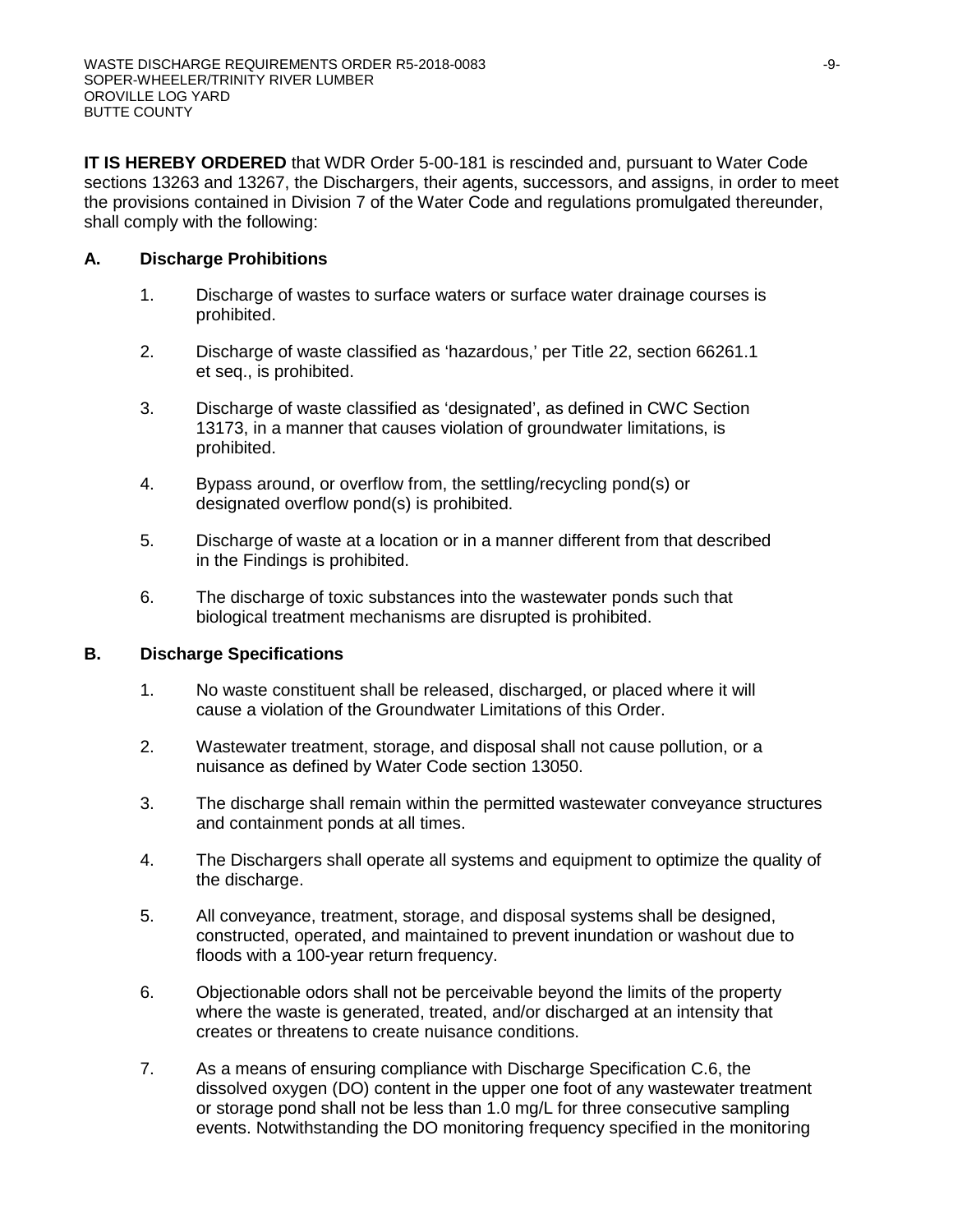and reporting program, If the DO in any single pond is below 1.0 mg/L for any single sampling event, the Dischargers shall implement daily DO monitoring of that pond until the minimum DO concentration is achieved for at least three consecutive days. If the DO in any single pond is below 1.0 mg/L for three consecutive days, the Dischargers shall report the findings to the Central Valley Water Board in accordance with General Reporting Requirement B.1 of the Standard Provisions and Reporting Requirements, 1 March 1991 edition (SPRRs). The written notification shall include a specific plan to resolve the low DO results within 30 days of the first date of violation.

- 8. The Dischargers shall design, construct, operate, and maintain all ponds sufficiently to protect the integrity of containment dams and berms and prevent overtopping and/or structural failure. The operating freeboard in any pond shall never be less than two (2) feet (measured vertically from the lowest possible point of overflow). As a means of management and to discern compliance with this requirement, the Dischargers shall install and maintain in each pond a permanent staff gauge with calibration marks that clearly show the water level at design capacity and enable determination of available operational freeboard.
- 9. Wastewater treatment, storage, and disposal ponds or structures shall have sufficient capacity to accommodate allowable wastewater flow, design seasonal precipitation, and ancillary inflow and infiltration during the winter while ensuring continuous compliance with all requirements of this Order. Design seasonal precipitation shall be based on total annual precipitation using a return period of 100 years, distributed monthly in accordance with historical rainfall patterns.
- 10. On or about **1 October** of each year, available capacity shall at least equal the volume necessary to comply with Discharge Specifications C.8 and C.9.
- 11. All ponds and open containment structures shall be managed to prevent breeding of mosquitoes. Specifically:
	- a. An erosion control program shall be implemented to ensure that small coves and irregularities are not created around the perimeter of the water surface.
	- b. Weeds shall be minimized through control of water depth, harvesting, or herbicides.
	- c. Dead algae, vegetation, and debris shall not accumulate on the water surface.
	- d. The Dischargers shall consult and coordinate with the local Mosquito Abatement District to minimize the potential for mosquito breeding as needed to supplement the above measures.
- 12. Newly constructed or rehabilitated berms or levees (excluding internal berms that separate ponds or control the flow of water within a pond) shall be designed and constructed under the supervision of a California Registered Civil Engineer.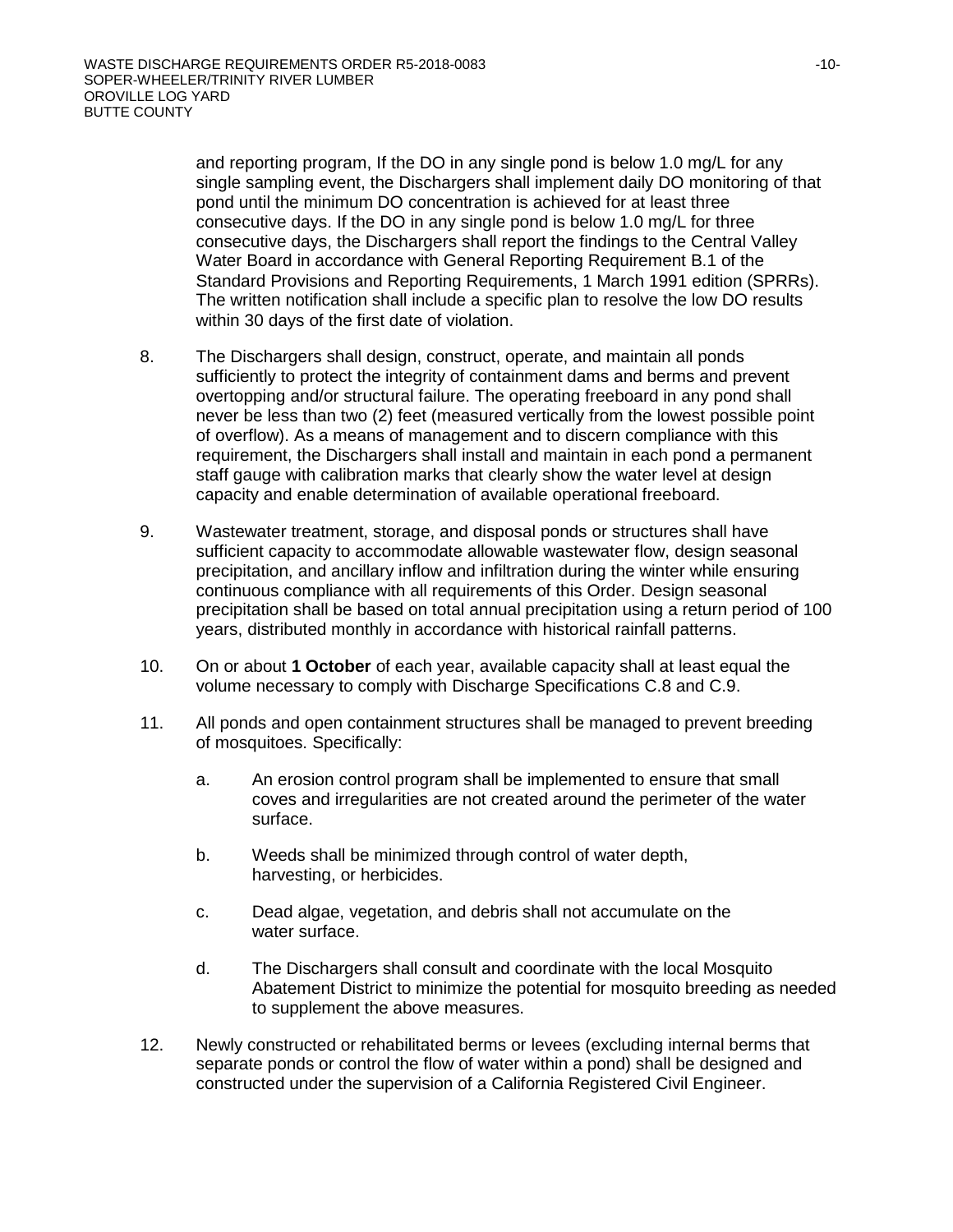- 13. Wastewater contained in any unlined pond shall not have a pH less than 6.0 or greater than 9.0.
- 14. The Dischargers shall monitor debris accumulation in the wastewater storage ponds at least every five years and shall periodically remove debris as necessary to maintain adequate storage capacity. Specifically, if the estimated volume of debris in the reservoir exceeds five percent of the permitted reservoir capacity, the Dischargers shall complete debris cleanout within 12 months after the date of the estimate.

## **C. Groundwater Limitations**

Release of waste constituents from any portion of the Facility shall not cause underlying groundwater to:

- 1. Contain constituents in concentrations that exceed Title 22 Primary or Secondary MCLs; or
- 2. Contain taste or odor-producing constituents, toxic substances, or any other constituents in concentrations that cause nuisance or adversely affect beneficial uses.

Compliance with these limitations shall be determined annually based on comparison of groundwater concentrations to applicable WQOs.

## **D. Solids Disposal Specifications**

For the purposes of this Order, "sludge" means the solid, semisolid, and liquid organic matter removed from wastewater treatment, settling, and storage vessels or ponds; "solid waste" refers to solid inorganic matter removed by screens and soil sediments from washing of unprocessed fruit or vegetables; and "residual solids" means organic food processing byproducts (e.g., culls, pulp, stems, leaves and seeds), excluding solids originating from meat production, that will not be subject to treatment prior to disposal or land application.

- 1. Sludge and solid waste shall be removed from screens, sumps, ponds, and clarifiers as needed to ensure optimal operation and adequate storage capacity.
- 2. Any handling and storage of sludge, solid waste, and residual solids shall be controlled and contained in a manner that minimizes leachate formation and precludes infiltration of waste constituents into soils in a mass or concentration that will violate the groundwater limitations of this Order.
- 3. If removed from the site, sludge, solid waste, and residual solids shall be disposed of in a manner approved by the Executive Officer and consistent with Title 27, division 2. Removal for reuse as animal feed, or land disposal at facilities (i.e., landfills, composting facilities, soil amendment sites operated in accordance with valid waste discharge requirements issued by a Regional Water Board) will satisfy this specification.
- 4. Any proposed change in solids use or disposal practice shall be reported in writing to the Executive Officer at least **180 days** in advance of the change.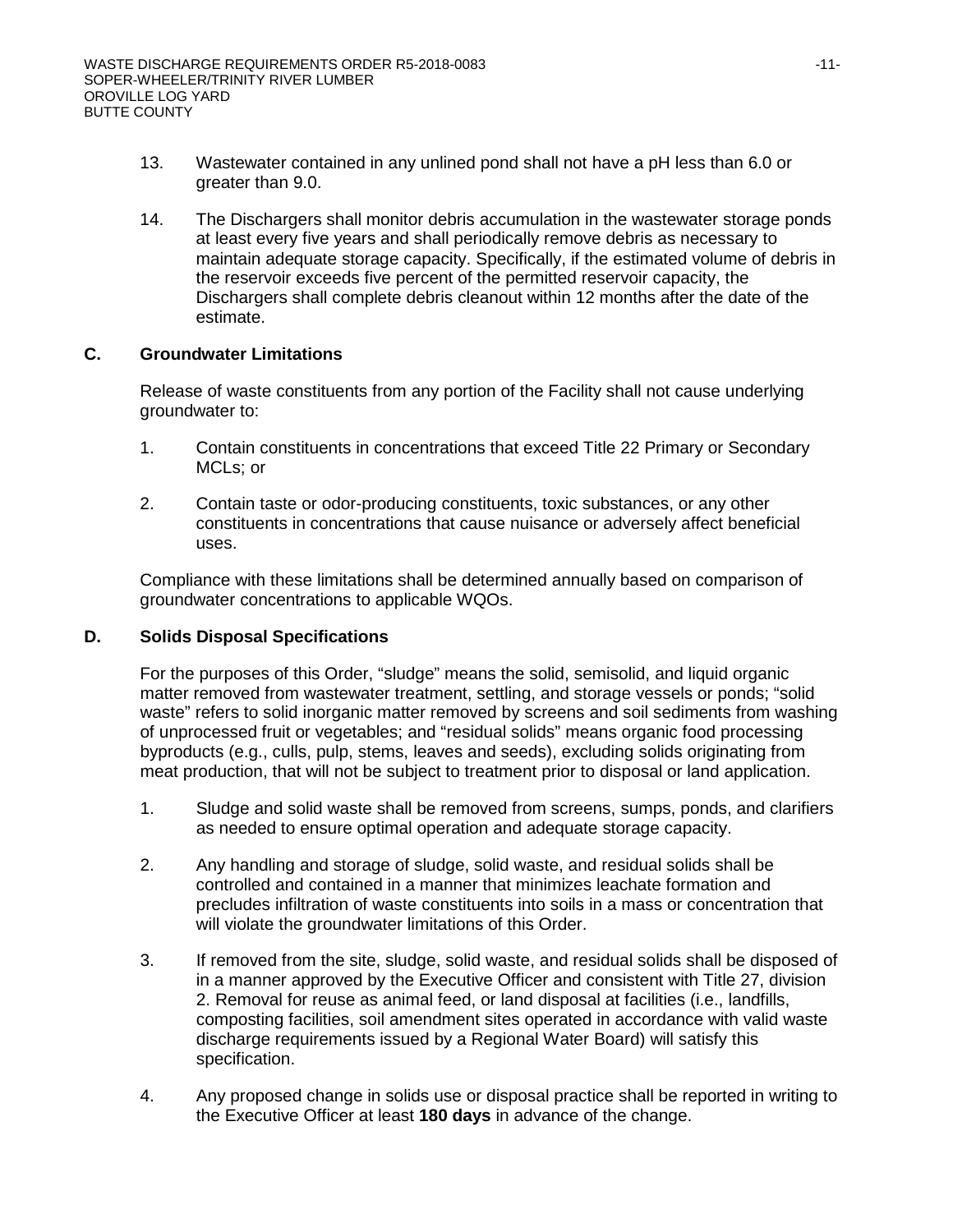#### **E. Provisions**

- 1. A discharger whose waste flow has been increasing, or is projected to increase, shall estimate when flows will reach hydraulic and treatment capacities of its treatment, collection, and disposal facilities. The projections shall be made in January, based on the last three years' average dry weather flows, peak wet weather flows and total annual flows, as appropriate. When any projection shows that capacity of any part of the facilities may be exceeded in four years, the discharger shall notify the Central Valley Water Board by **31 January**.
- 2. In accordance with California Business and Professions Code sections 6735, 7835, and 7835.1, engineering and geologic evaluations and judgments shall be performed by or under the direction of registered professionals competent and proficient in the fields pertinent to the required activities. All technical reports specified herein that contain work plans for investigations and studies, that describe the conduct of investigations and studies, or that contain technical conclusions and recommendations concerning engineering and geology shall be prepared by or under the direction of appropriately qualified professional(s), even if not explicitly stated. Each technical report submitted by the Dischargers shall bear the professional's signature and stamp.
- 3. The Dischargers shall submit the technical reports and work plans required by this Order for consideration by the Executive Officer and incorporate comments the Executive Officer may have in a timely manner, as appropriate. Unless expressly stated otherwise in this Order, the Dischargers shall proceed with all work required by the foregoing provisions by the due dates specified.
- 4. The Dischargers shall comply with Monitoring and Reporting Program R5-2018- 0083 (MRP) and any revisions thereto. The MRP is incorporated as part of this Order. Dischargers' self-monitoring report submittal dates shall be no later than the submittal date specified in the MRP.
- 5. The Dischargers shall comply with the attached SPRRs, which are incorporated herein.
- 6. The Dischargers shall comply with all conditions of this Order, including timely submittal of technical and monitoring reports. On or before each report due date, the Dischargers shall submit the specified document to the Central Valley Water Board or, if appropriate, a written report detailing compliance or noncompliance with the specific schedule date and task. If noncompliance is being reported, then the Dischargers shall state the reasons for such noncompliance and provide an estimate of the date when the Dischargers will be in compliance. The Dischargers shall notify the Central Valley Water Board in writing when it returns to compliance with the time schedule. Violations may result in enforcement action, including Central Valley Water Board or court orders requiring corrective action or imposing civil monetary liability, or in revision or rescission of this Order.
- 7. The Dischargers shall at all times properly operate and maintain all facilities and systems of treatment and control (and related appurtenances) that are installed or used to achieve compliance with the conditions of this Order. Proper operation and maintenance also includes adequate laboratory controls and appropriate quality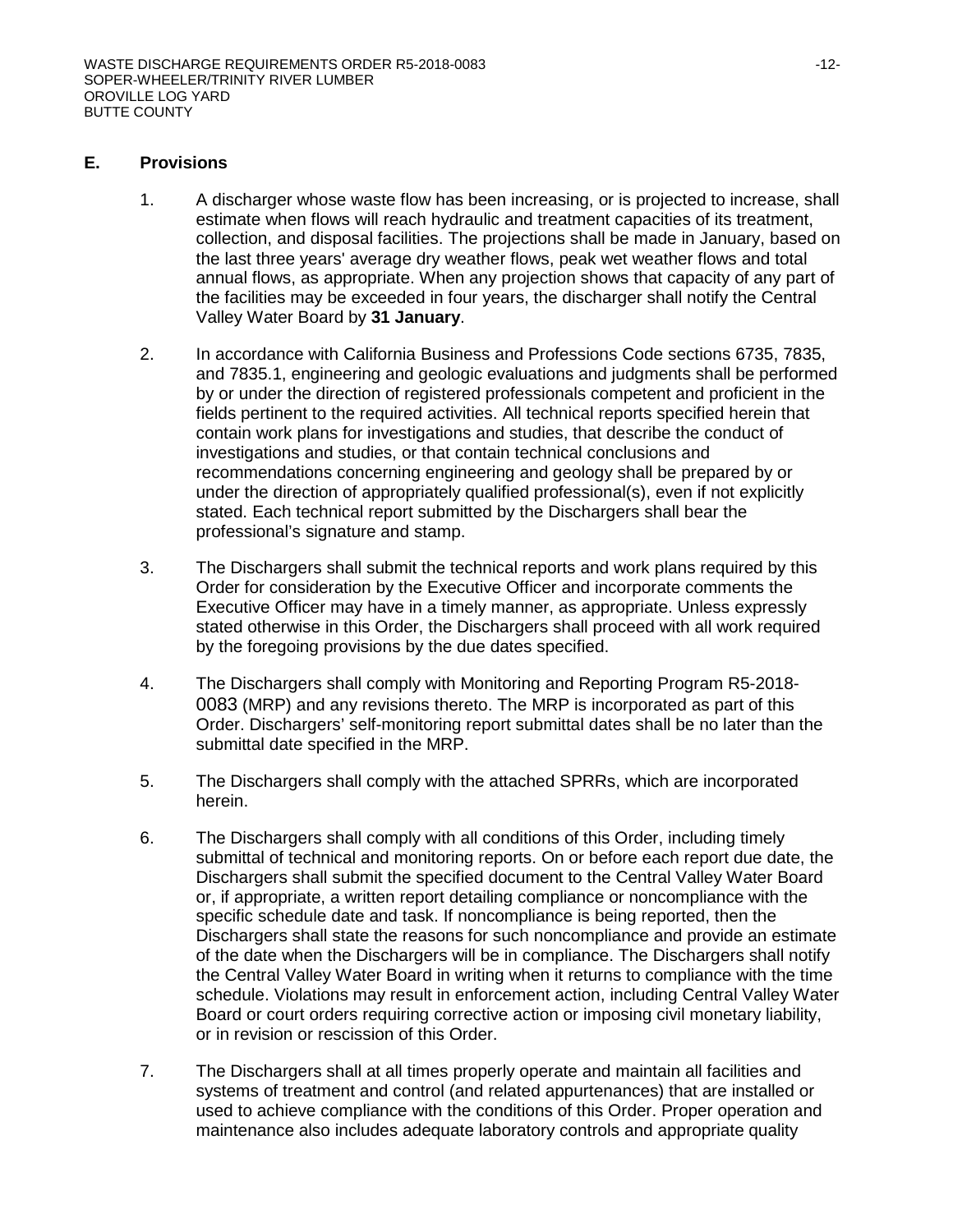assurance procedures. This provision requires the operation of back-up or auxiliary facilities or similar systems that are installed by the Dischargers when the operation is necessary to achieve compliance with the conditions of this Order.

- 8. The Dischargers shall use the best practicable cost-effective control technique(s) including proper operation and maintenance, to comply with this Order.
- 9. As described in the SPRRs, the Dischargers shall report promptly to the Central Valley Water Board any material change or proposed change in the character, location, or volume of the discharges described herein, as well as any new discharges of waste at the Facility.
- 10. In the event that the Dischargers report toxic chemical release data to the State Emergency Response Commission (SERC) pursuant to section 313 of the Emergency Planning and Community Right to Know Act (42 U.S.C. § 11023), the Dischargers shall also report the same information to the Central Valley Water Board within 15 days of the report to the SERC.
- 11. The Dischargers shall not allow pollutant-free wastewater to be discharged into the wastewater collection, treatment, and disposal systems in amounts that significantly diminish the system's capability to comply with this Order. Pollutant-free wastewater means rainfall, groundwater, cooling waters, and condensates that are essentially free of pollutants.
- 12. At least **90 days** prior to termination or expiration of any lease, contract, or agreement involving disposal or recycling areas or off-site reuse of effluent, used to justify the capacity authorized herein and assure compliance with this Order, the Dischargers shall notify the Central Valley Water Board in writing of the situation and of what measures have been taken or are being taken to assure full compliance with this Order.
- 13. In the event of any change in Facility control or ownership, the Dischargers shall notify the succeeding owner or operator of the existence of this Order by letter, a copy of which shall be immediately forwarded to the Central Valley Water Board.
- 14. To assume operation as a "Discharger" under this Order, the succeeding owner or operator must apply in writing to the Executive Officer requesting transfer of the Order. The request must contain the requesting entity's full legal name, the state of incorporation if a corporation, the name and address and telephone number of the persons responsible for contact with the Central Valley Water Board, and a statement. The statement shall comply with the signatory paragraph of SPRRs section B.3 and state that the new owner or operator assumes full responsibility for compliance with this Order. Failure to submit the request shall be considered a discharge without requirements, a violation of the Water Code. If approved by the Executive Officer, the transfer request will be submitted to the Central Valley Water Board for its consideration of transferring the ownership of this Order at one of its regularly scheduled meetings.
- 15. Copies of this Order (including all attachments, Information Sheet and SPRRS) and the operative MRP shall be kept at the Facility for reference by operating personnel. Key operating personnel shall be familiar with the contents of this Order.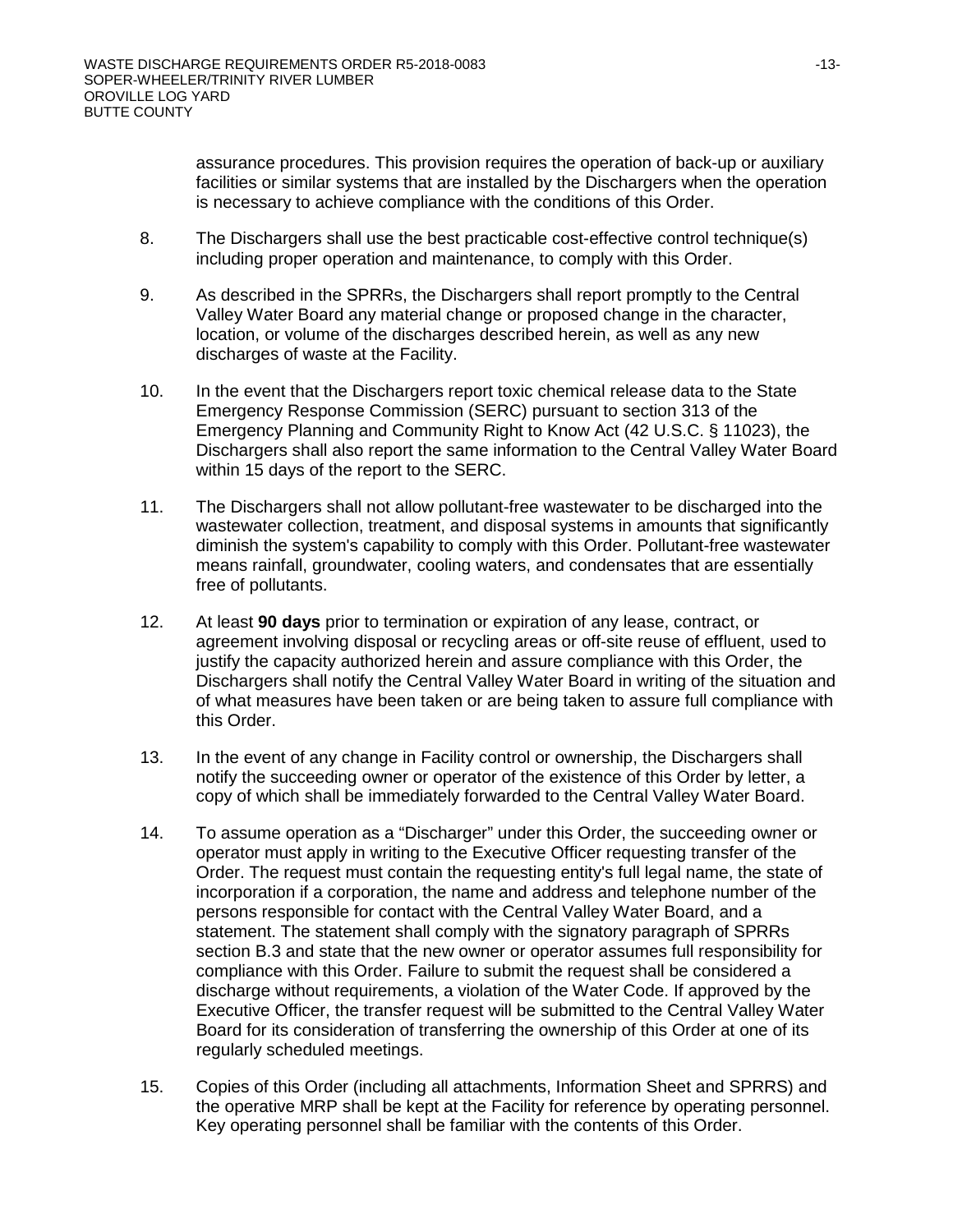16. The Central Valley Water Board will review this Order periodically and will revise requirements when necessary.

If, in the opinion of the Executive Officer, the Dischargers fail to comply with the provisions of this Order, the Executive Officer may refer this matter to the Attorney General for judicial enforcement, may issue a complaint for administrative civil liability, or may take other enforcement actions. Failure to comply with this Order may result in the assessment of administrative civil liability of up to \$10,000 per violation, per day, depending on the violation, pursuant to the Water Code, including sections 13268, 13350 and 13385. The Central Valley Water Board reserves its right to take any enforcement actions authorized by law.

Any person aggrieved by this action of the Central Valley Water Board may petition the State Water Board to review the action in accordance with Water Code section 13320 and Title 23, section 2050 et seq. The State Water Board must receive the petition by 5:00 p.m., 30 days after the date of this Order, except that if the thirtieth day following the date of this Order falls on a Saturday, Sunday, or state holiday, the petition must be received by the State Water Board by 5:00 p.m. on the next business day. Copies of the law and regulations applicable to filing petitions may be found on the Internet (at the link below) or will be provided upon request.

[http://www.waterboards.ca.gov/public\\_notices/petitions/water\\_quality](http://www.waterboards.ca.gov/public_notices/petitions/water_quality)

I, PATRICK PULUPA, Executive Officer, do hereby certify that the foregoing is a full true, and correct copy of an Order adopted by the California Regional Water Quality Control Board on 7 December 2018.

*Original signed by Patrick Pulupa*

PATRICK PULUPA, Executive Officer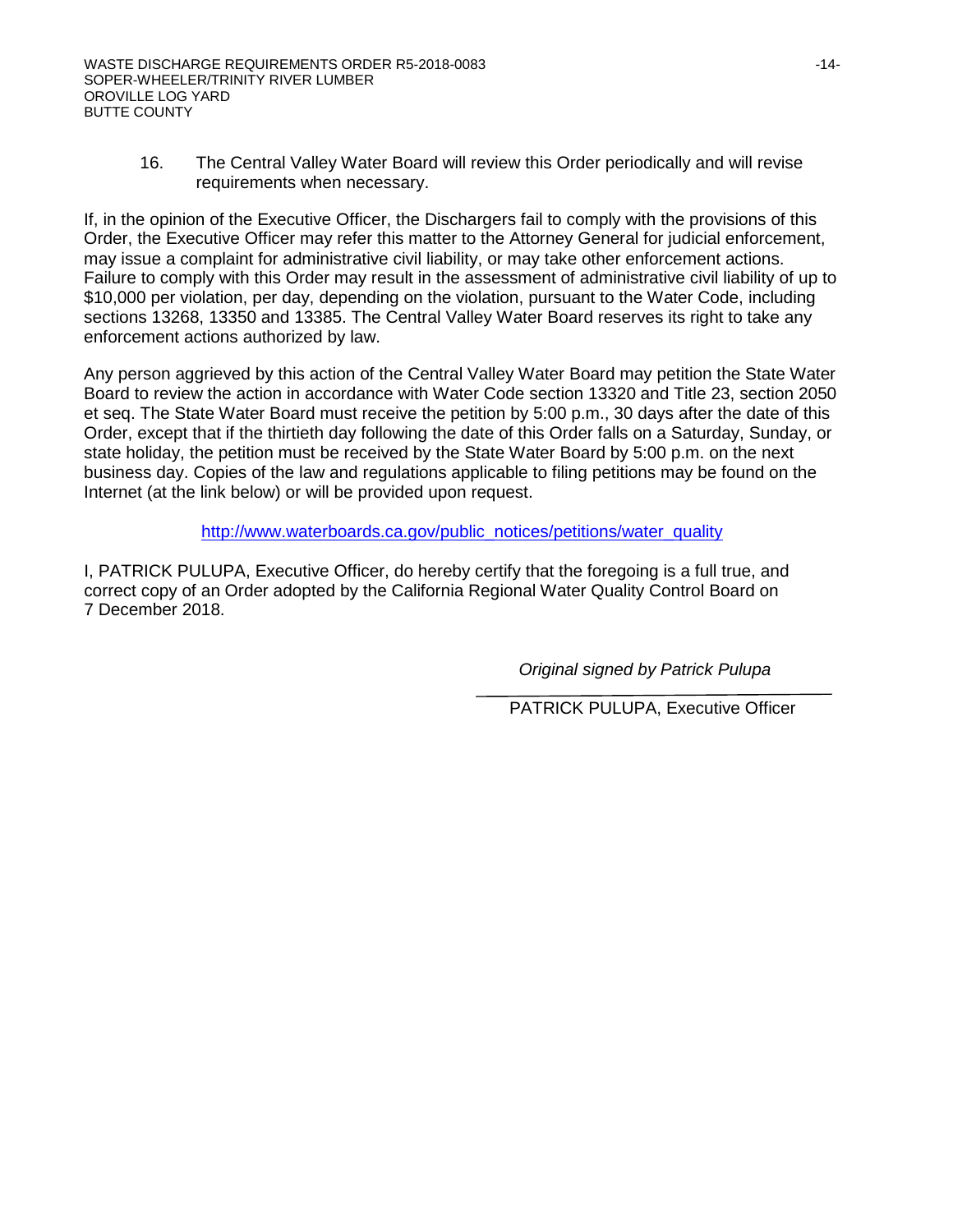## CALIFORNIA REGIONAL WATER QUALITY CONTROL BOARD CENTRAL VALLEY REGION

#### MONITORING AND REPORTING PROGRAM R5-2018-0083 FOR SOPER-WHEELER COMPANY LLC AND TRINITY RIVER LUMBER COMPANY OROVILLE LOG YARD BUTTE COUNTY

Issued pursuant to Water Code section 13267, this Monitoring and Reporting Program (MRP) establishes requirements for monitoring discharge to an onsite recycle/disposal pond (Pond). The Dischargers shall not implement any changes to this MRP unless and until a revised MRP is issued by the Regional Water Quality Control Board (Central Valley Water Board) or its Executive Officer.

A glossary of terms used in this MRP is included on the last page**.**

# **I. GENERAL MONITORING REQUIREMENTS**

# **A. FLOW MONITORING**

Hydraulic flow rates shall be measured at the onsite supply well specified in this MRP and indicated in **Attachment B**. Central Valley Water Board staff shall approve any proposed changes to flow monitoring locations prior to implementation of the change. All flow monitoring systems shall be appropriate for the conveyance system (i.e., open channel flow or pressure pipeline) and liquid type. Unless otherwise specified, each flow meter shall be equipped with a flow totalizer to allow reporting of cumulative volume as well as instantaneous flow rate. Flow meters shall be calibrated at the frequency recommended by the manufacturer; typically at least once per year and records of calibration shall be maintained for review upon request.

# **B. MONITORING AND SAMPLING LOCATIONS**

Samples shall be obtained at the monitoring points specified in this MRP and depicted on **Attachment B**. Central Valley Water Board staff shall approve any proposed changes to sampling locations prior to implementation of the change.

The Dischargers shall monitor the following locations to demonstrate compliance with the requirements of this Order:

| <b>Monitoring Location</b><br><b>Name</b> | <b>Monitoring Location Description</b>                            |
|-------------------------------------------|-------------------------------------------------------------------|
| MW-1 through MW-3                         | Locations as indicated on Attachment B of this order.             |
| Pond                                      | 0.25 acre Recycle/stormwater pond southwest corner of<br>property |
| Supply Well                               | Supply wells 1& 2, Southwest corner of property                   |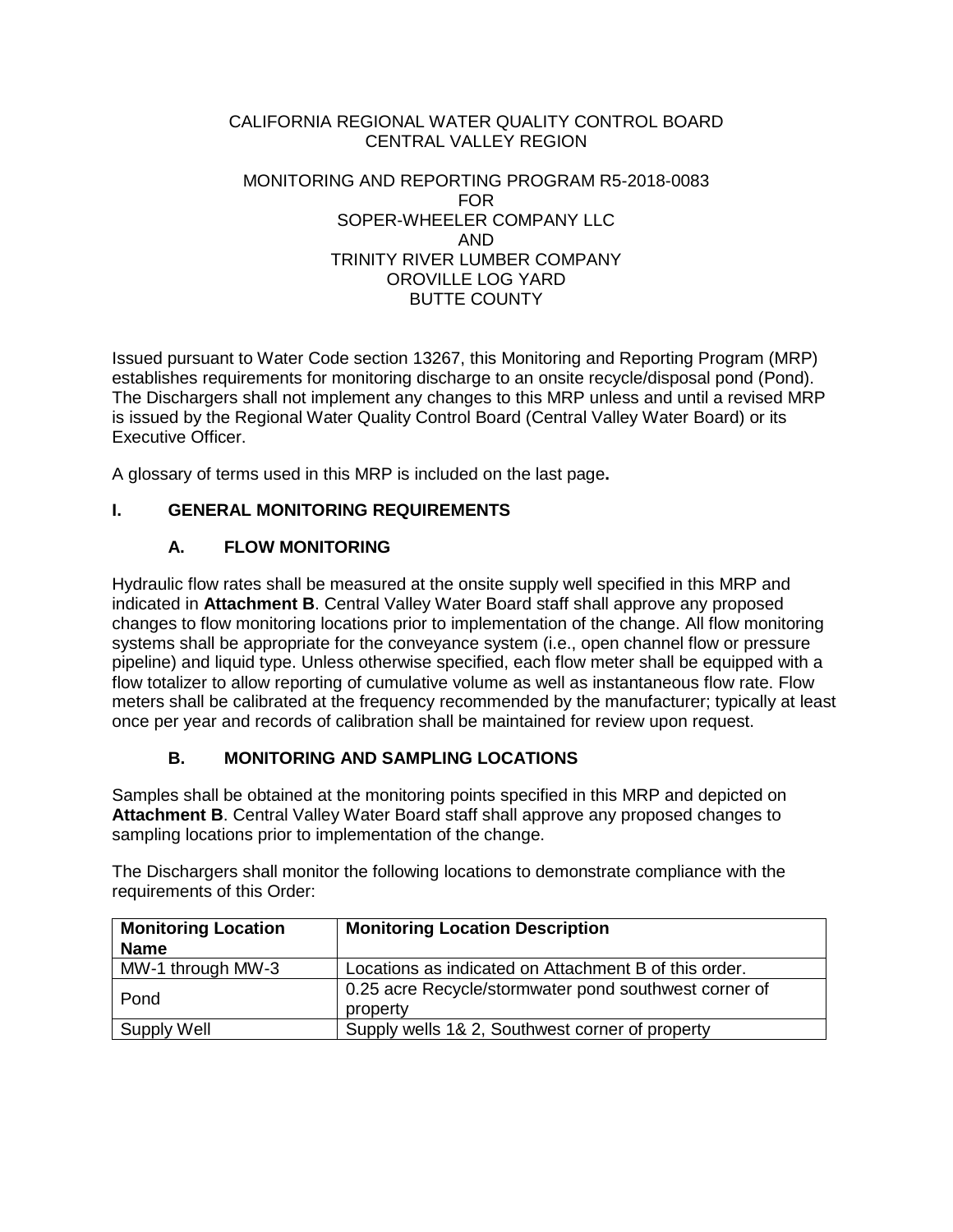# **C. SAMPLING AND SAMPLE ANALYSIS**

All samples shall be representative of the volume and nature of the discharge or matrix of material sampled. Except as specified otherwise in this MRP, grab samples will be considered representative of water, wastewater, soil, solids/sludges and groundwater.

The time, date, and location of each sample shall be recorded on the sample chain of custody form. All analyses shall be performed in accordance with the *Standard Provisions and Reporting Requirements for Waste Discharge Requirements***, 1 March 1991 ed.** (SPRRs).

Field test instruments (such as those used to measure pH, electrical conductivity, dissolved oxygen, wind speed, and precipitation) may be used provided that:

- 1. The operator is trained in proper use and maintenance of the instruments;
- 2. The instruments are field calibrated at the frequency recommended by the manufacturer;
- 3. The instruments are serviced and/or calibrated by the manufacturer at the recommended frequency; and
- 4. Field calibration reports are submitted as described in the "Reporting" section of this MRP.

Laboratory analytical procedures shall comply with the methods and holding times specified in the following (as applicable to the medium to be analyzed):

- *Methods for Organic Chemical Analysis of Municipal and Industrial Wastewater*  (EPA);
- *Test Methods for Evaluating Solid Waste* (EPA);
- *Methods for Chemical Analysis of Water and Wastes* (EPA);
- *Methods for Determination of Inorganic Substances in Environmental Samples*  (EPA);
- *Standard Methods for the Examination of Water and Wastewater*  (APHA/AWWA/WEF); and
- *Soil, Plant and Water Reference Methods for the Western Region (WREP 125).*

**Approved editions shall be those that are approved for use by the** U.S. **Environmental Protection Agency or the** State Water Board, Division of Drinking Water (DDW) **Environmental Laboratory Accreditation Program (ELAP). The Discharger**s **may propose alternative methods for approval. Where technically feasible, laboratory reporting limits** shall be lower than the applicable water quality objectives for the constituents to be analyzed.

If monitoring consistently shows no significant variation in a constituent concentration or parameter after at least 24 months of monitoring, the Dischargers may request this MRP be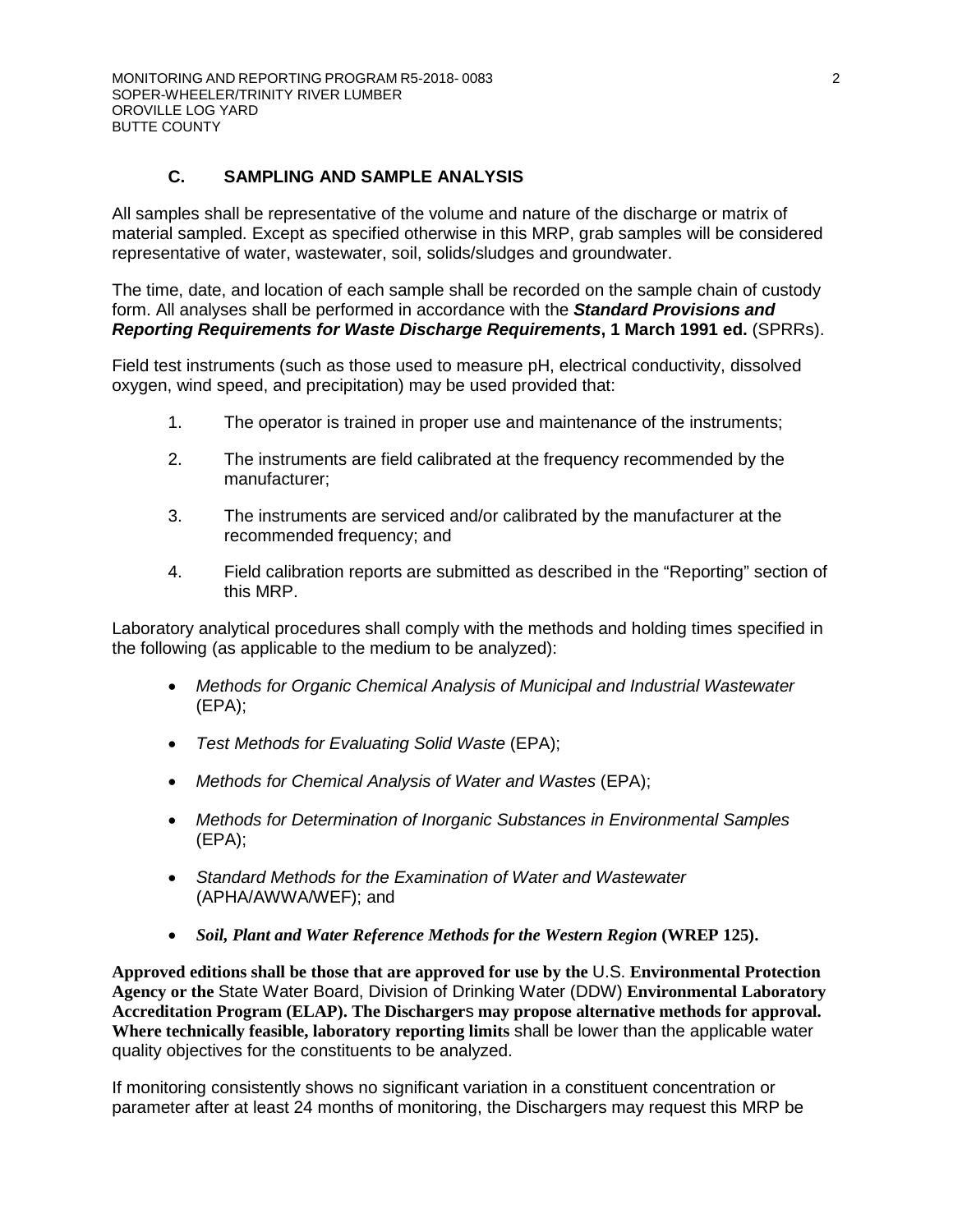revised to reduce monitoring frequency. The proposal must include adequate technical justification for reduction in monitoring frequency.

# **II. SPECIFIC MONITORING REQUIREMENTS**

## **A. RECYCLE/STORM WATER POND MONITORING**

Pond 1 used for storage, recycling, and disposal of wastewater shall be monitored as specified below. Dissolved oxygen monitoring applies to any pond containing more than two feet of standing water:

| Constituent <sup>1</sup>                 | <b>Units</b> | Sample      | Sample    | Reporting |
|------------------------------------------|--------------|-------------|-----------|-----------|
|                                          |              | Type        | Frequency | Frequency |
| Freeboard <sup>2</sup>                   | $0.1$ feet   | Measurement | Monthly   | Bi-annual |
| Berm condition                           |              | Observation | Monthly   | Bi-annual |
| Dissolved Oxygen                         | mg/L         | Grab        | Monthly   | Bi-annual |
| pH                                       | units        | Grab        | Monthly   | Bi-annual |
| <b>EC</b>                                | umhos/cm     | Grab        | Monthly   | Bi-annual |
| <b>Sulfate</b>                           | mg/L         | Grab        | Quarterly | Bi-annual |
| <b>COD</b>                               | mg/L         | Grab        | Quarterly | Bi-annual |
| <b>Total Dissolved Solids (TDS)</b>      | mg/L         | Grab        | Quarterly | Bi-annual |
| Tannins & Lignins                        | mg/L         | Grab        | Quarterly | Bi-annual |
| Standard Minerals <sup>3</sup>           | mg/L         | Grab        | Quarterly | Bi-annual |
| Copper (Total & Dissolved)               | ug/L         | Grab        | Quarterly | Bi-annual |
| Zinc (Total & Dissolved)                 | ug/L         | Grab        | Quarterly | Bi-annual |
| Iron (Total & Dissolved)                 | ug/L         | Grab        | Quarterly | Bi-annual |
| Manganese (Total &                       | ug/L         | Grab        | Quarterly | Bi-annual |
| Dissolved)                               |              |             |           |           |
| political dependence political political |              |             |           |           |

mg/L denotes milligrams per liter.<br>
<sup>1</sup> Samples shall be collected opposite the pond inlet at a depth of one foot.

<sup>2</sup> Freeboard shall be measured vertically from the surface of the pond water to the lowest elevation of the surrounding berm and shall be measured to the nearest 0.1 feet.

At a minimum, general minerals should include Na, K, Ca, Mg, Cl, and NO3.

In addition, the Dischargers shall inspect the condition of the ponds monthly and document visual observations. Notations shall include observations of:

- a. Presence of weeds in the water or along the berm;
- b. Accumulations of dead algae, vegetation, scum, or debris on the pond surface;
- c. Animal burrows in the berms;
- d. Evidence of seepage from the berms or downslope of the ponds;
- e. Evidence of tears, abrasions, cracks, and holes in geosynthetic liners.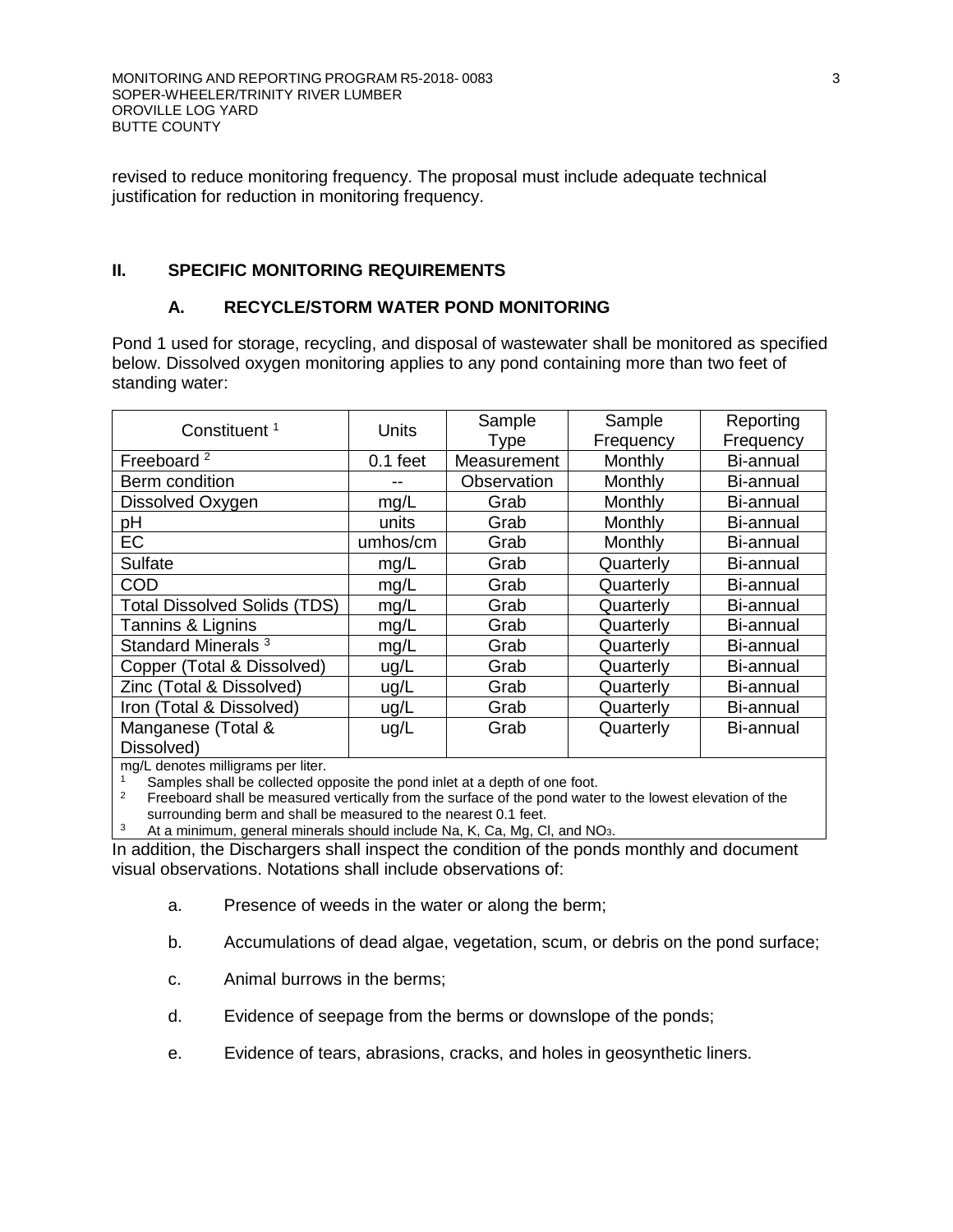## **B. GROUNDWATER MONITORING**

The Dischargers shall maintain the groundwater monitoring well network. If a groundwater monitoring well is dry for more than four consecutive sampling events or is damaged, the Dischargers shall submit a work plan and proposed time schedule to replace the well(s). The well(s) shall be replaced following approval of the work plan.

The Dischargers shall monitor groundwater quality as required herein from Monitoring Wells MW -1, MW-2 and MW-3 as indicated on **Attachment B**.

#### **Groundwater Sampling and Analysis**

Prior to purging or sampling, the groundwater depth shall be measured in each well to the nearest 0.01 feet. Groundwater elevations shall then be calculated to determine groundwater gradient and flow direction.

Low or no-purge sampling methods are acceptable, if described in an approved Sampling and Analysis Plan. Otherwise, each monitoring well shall be purged of at least 3 to 5 casing volumes until pH, electrical conductivity and turbidity have stabilized prior to sampling. Groundwater monitoring for all monitoring wells shall include, at a minimum, the following:

| Constituent                        | Units       | Sample Type | Sampling<br>Frequency | Reporting<br>Frequency |
|------------------------------------|-------------|-------------|-----------------------|------------------------|
| Groundwater Elevation <sup>a</sup> | 0.01 Feet   | Calculated  | Quarterly             | Bi-annual              |
| Depth to Groundwater               | $0.01$ Feet | Measurement | Quarterly             | Bi-annual              |
| Gradient                           | Feet/Feet   | Calculated  | Quarterly             | Bi-annual              |
| <b>Gradient Direction</b>          | degrees     | Calculated  | Quarterly             | Bi-annual              |
| pH                                 | Std. Units  | Grab        | Quarterly             | Bi-annual              |
| EC                                 | Umhos/cm    | Grab        | Quarterly             | Bi-annual              |
| <b>COD</b>                         | mg/L        | Grab        | Quarterly             | Bi-annual              |
| <b>TDS</b>                         | mg/L        | Grab        | Quarterly             | Bi-annual              |
| Tannins & Lignins                  | mg/L        | Grab        | Quarterly             | Bi-annual              |
| Standard Minerals <sup>1</sup>     | mg/L        | Grab        | Quarterly             | Bi-annual              |
| Copper (Total & Dissolved)         | ug/L        | Grab        | Quarterly             | Bi-annual              |
| Zinc (Total & Dissolved)           | ug/L        | Grab        | Quarterly             | Bi-annual              |
| Iron (Total & Dissolved)           | ug/L        | Grab        | Quarterly             | Bi-annual              |
| Manganese (Total &                 | ug/L        | Grab        | Quarterly             | Bi-annual              |
| Dissolved)                         |             |             |                       |                        |
| mall depotes milliarame per liter  |             |             |                       |                        |

mg/L denotes milligrams per liter.<br>1. At a minimum apperal miner

At a minimum, general minerals should include Na, K, Ca, Mg, Cl, and NO<sub>3</sub>.

a. Groundwater elevation shall be based on depth to water using a surveyed measuring point elevation on the well and a surveyed reference elevation.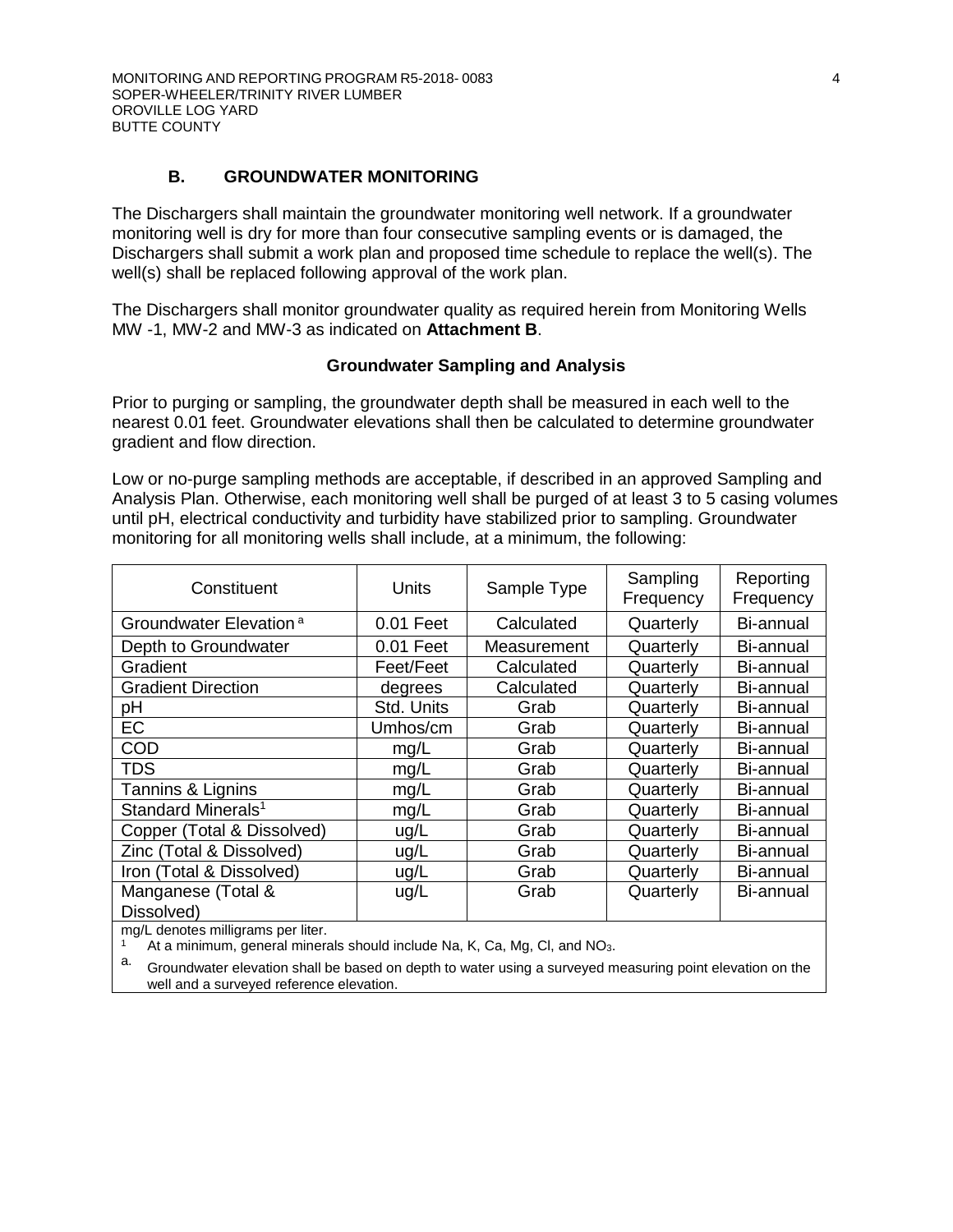# **C. SUPPLY WELL MONITORING**

Flow volume shall be measured from a location that provides a representative sample of the flow rate.

| Constituent                                                                                                                        | <b>Units</b> | Sample Type | Sampling<br>Frequency | Reporting<br>Frequency |
|------------------------------------------------------------------------------------------------------------------------------------|--------------|-------------|-----------------------|------------------------|
| <b>Flow Rate</b>                                                                                                                   | gpd          | Meter       | Continuous            | Bi-annual              |
| pH                                                                                                                                 | Std. Units   | Grab        | Annual                | Annual                 |
| EC                                                                                                                                 | Umhos/cm     | Grab        | Annual                | Annual                 |
| <b>COD</b>                                                                                                                         | mg/L         | Grab        | Annual                | Annual                 |
| <b>TDS</b>                                                                                                                         | mg/L         | Grab        | Annual                | Annual                 |
| Tannins & Lignins                                                                                                                  | mg/L         | Grab        | Annual                | Annual                 |
| Standard Minerals <sup>a</sup>                                                                                                     | mg/L         | Grab        | Annual                | Annual                 |
| Copper (Total & Dissolved)                                                                                                         | ug/L         | Grab        | Annual                | Annual                 |
| Zinc (Total & Dissolved)                                                                                                           | ug/L         | Grab        | Annual                | Annual                 |
| Iron (Total & Dissolved)                                                                                                           | ug/L         | Grab        | Annual                | Annual                 |
| Manganese                                                                                                                          | ug/L         | Grab        | Annual                | Annual                 |
| (Total & Dissolved)                                                                                                                |              |             |                       |                        |
| mg/L denotes milligrams per liter.<br>At a minimum, general minerals should include Na, K, Ca, Mg, Cl, and NO <sub>3</sub> .<br>a. |              |             |                       |                        |

# **D. Solids Disposal Monitoring**

The Dischargers shall report the handling and disposal of all solids (e.g., screenings, grit, bark, debris, etc.) generated at the facility and not otherwise sold as a byproduct. Records shall include the name/contact information for the hauling company, the type and amount of waste transported, the date removed from the pond system, the disposal facility name and address, and copies of analytical data required by the entity accepting the waste. These records shall be submitted as part of the annual monitoring report.

# **III. REPORTING REQUIREMENTS**

All monitoring reports should be converted to a searchable Portable Document Format (PDF) and submitted electronically. Documents that are less than 50MB should be emailed to: [centralvalleyredding@waterboards.ca.gov.](mailto:centralvalleyredding@waterboards.ca.gov)

To ensure that your submittal is routed to the appropriate staff person, the following information should be included in the subject line of the email:

#### **Soper-Wheeler Oroville/Butte/WDR WDID # 5A042043002**

Documents that are 50 MB or larger should be transferred to a CD, DVD, or flash drive and mailed to the following address: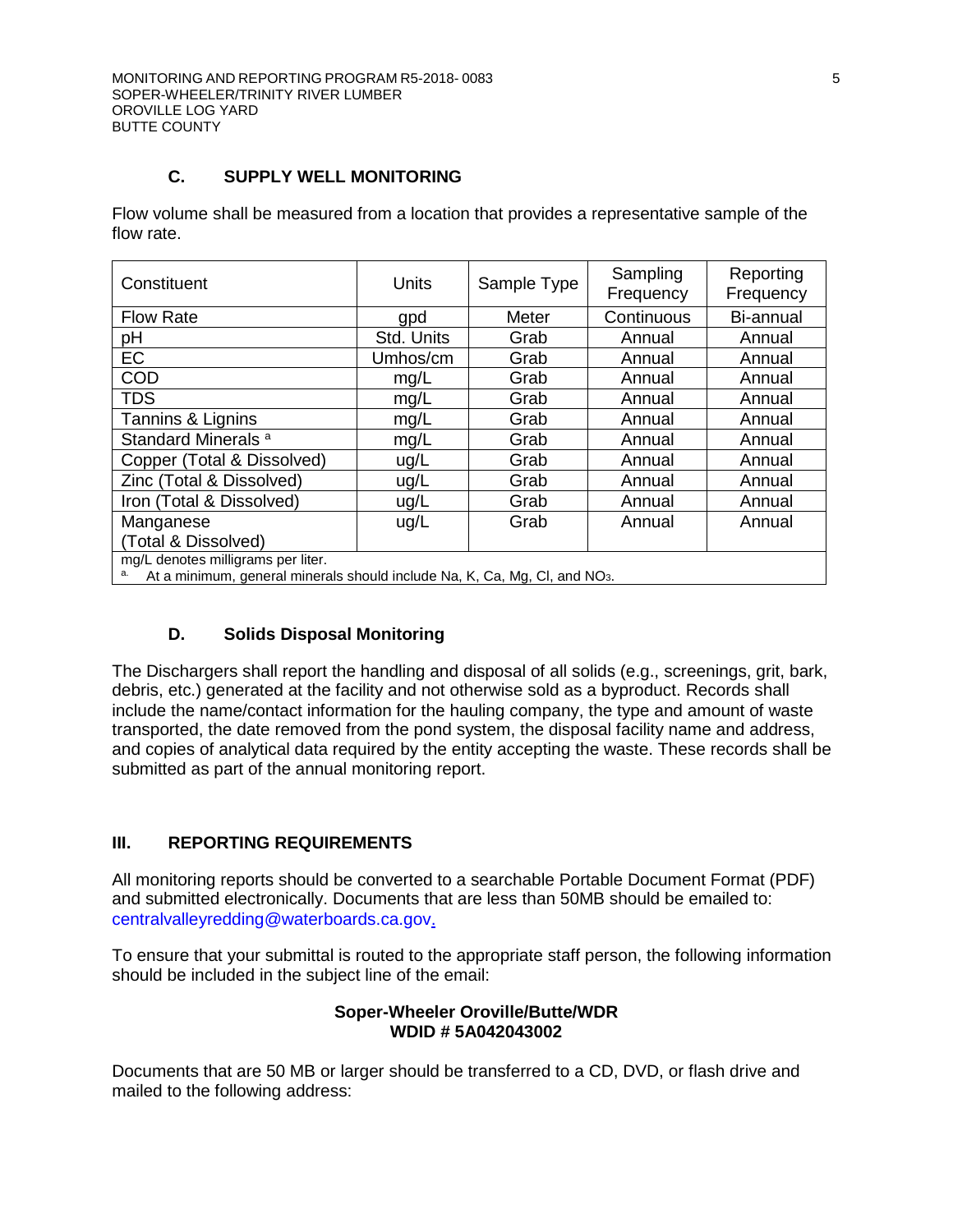#### **Central Valley Regional Water Quality Control Board 364 Knollcrest Drive, Suite 205 Redding, CA 96002**

**A transmittal letter shall accompany each monitoring report.** The letter shall include a discussion of all violations of the WDRs and this MRP during the reporting period and actions taken or planned for correcting each violation. If the submitting Discharger has previously submitted a report describing corrective actions taken and/or a time schedule for implementing the corrective actions, reference to the previous correspondence will be satisfactory. Pursuant to Section B.3 of the SPRRs, the transmittal letter shall contain a statement by the submitting Discharger's authorized agent certifying under penalty of perjury that the report is true, accurate and complete to the best of the signer's knowledge.

In reporting monitoring data, the submitting Discharger shall arrange the data in tabular form so that the date, sample type (e.g., effluent, pond, etc.), and reported analytical result for each sample are readily discernible. The data shall be summarized in such a manner to clearly illustrate compliance with waste discharge requirements and spatial or temporal trends, as applicable. The results of any monitoring done more frequently than required at the locations specified in the MRP shall be reported in the next scheduled monitoring report.

Laboratory analysis reports do not need to be included in the monitoring reports; however, all laboratory reports must be retained for a minimum of three years in accordance with Standard Provision C.3 of the SPRRs. For a discharger conducting any of its own analyses, reports must also be signed and certified by the chief of the laboratory.

In addition to the requirements of Standard Provision C.3 of the SPRRs, monitoring information shall include the method detection limit (MDL) and the Reporting limit (RL) or practical quantitation limit (PQL). If the regulatory limit for a given constituent is less than the RL (or PQL), then any analytical results for that constituent that are below the RL (or PQL) but above the MDL shall be reported and flagged as estimated.

All monitoring reports that involve planning, investigation, evaluation or design, or other work requiring interpretation and proper application of engineering or geologic sciences, shall be prepared by or under the direction of persons registered to practice in California pursuant to Business and Professions Code sections 6735, 7835, and 7835.1.

**In the future, the State Water Board or Central Valley Water Board may require electronic submittal of monitoring reports using the State Water Board's California Integrated Water Quality System (CIWQS) Program Web site** (http://www.waterboards.ca.gov/ciwqs/index.html) or similar system. Electronic submittal to CIWQS, when implemented, will meet the requirements of our Paperless Office System.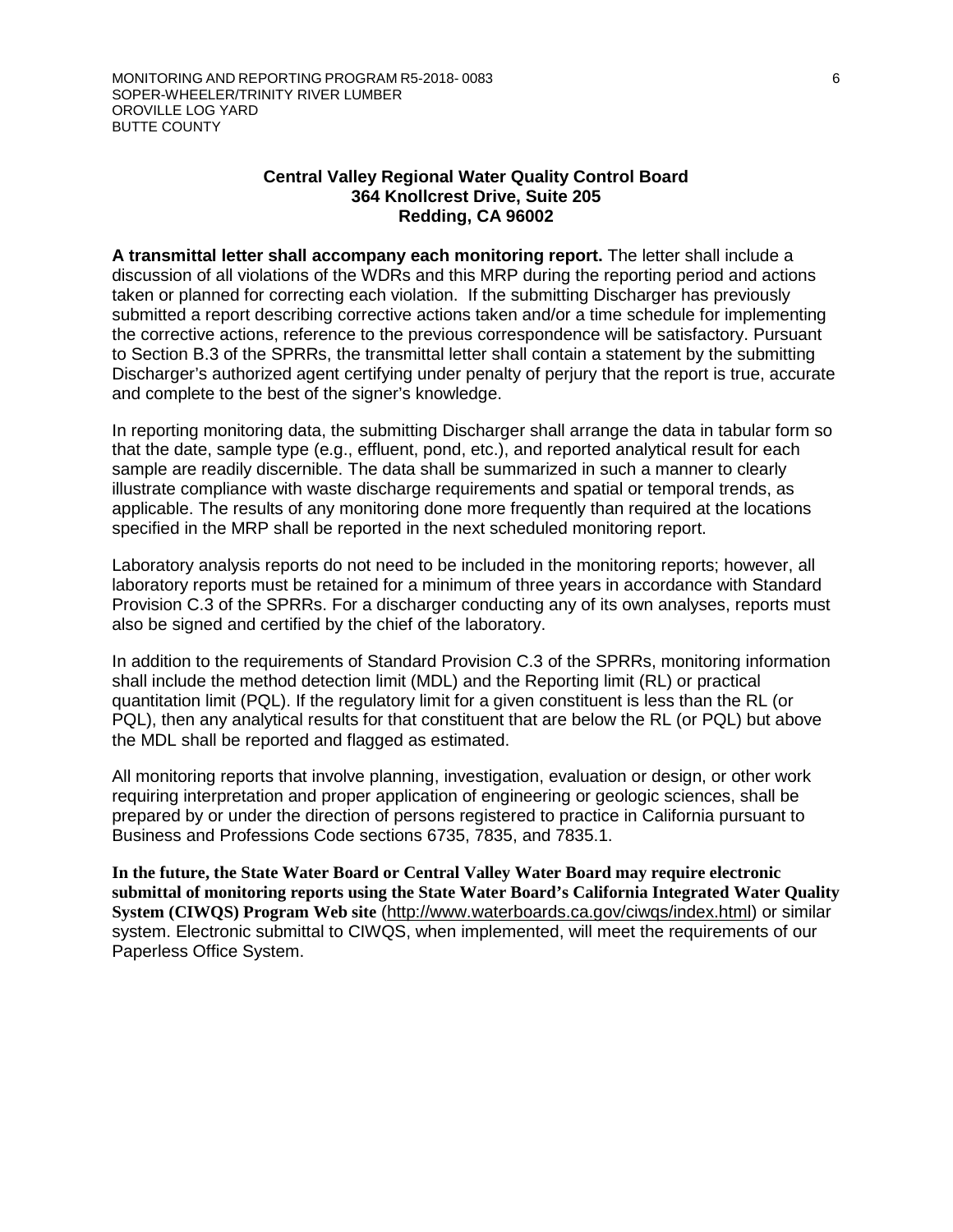# **A. BI-ANNUAL MONITORING REPORTS**

Bi-annual monitoring reports shall be submitted to the Board by the **1st day of August and the 1st day of March**. Each Monitoring Report shall include the following:

- 1. Results of Groundwater Monitoring, if performed during the quarter(s), including:
	- a. A narrative description of all preparatory, monitoring, sampling, and sample handling for groundwater monitoring.
	- b. A field log for each well documenting depth to groundwater; method of purging; parameters measured before, during, and after purging; sample preparation (e.g., filtering); and sample preservation.
	- c. Calculation of the groundwater elevation at each monitoring well, and determination of groundwater flow direction and gradient on the date of measurement.
	- d. Summary data tables of historical and current water table elevations and analytical results.
	- e. A scaled map showing relevant structures and features of the facility, the locations of monitoring wells, surface waters, and groundwater elevation contours referenced to an appropriate datum (e.g., NGVD).
- 2. Results of and Sludge/Biosolids Monitoring, if applicable, and verification of classification of biosolids as nonhazardous per California Code of Regulations, title 22, article 11 (Criteria for Identification of Hazardous and Extremely Hazardous Waste).
- 3. Copies of laboratory analytical report(s).
- 4. A comparison of monitoring data to the groundwater limitations, and discharge specifications and an explanation of any violation of those requirements.
- 5. A copy of inspection log page(s) documenting inspections completed during the quarter.
- 6. A copy of calibration log page(s) verifying calibration of all hand-held monitoring instruments performed during the quarter.

## **B. ANNUAL MONITORING REPORTS**

The Fourth Quarterly Monitoring Report will serve as an **Annual Monitoring Report**. The Fourth Quarterly Monitoring Report for each calendar year shall include the following in addition to the items listed above.

1. Effective 2018, and every five years thereafter, an evaluation of sludge depth and sludge removal plans pursuant to Discharge Specification B.14.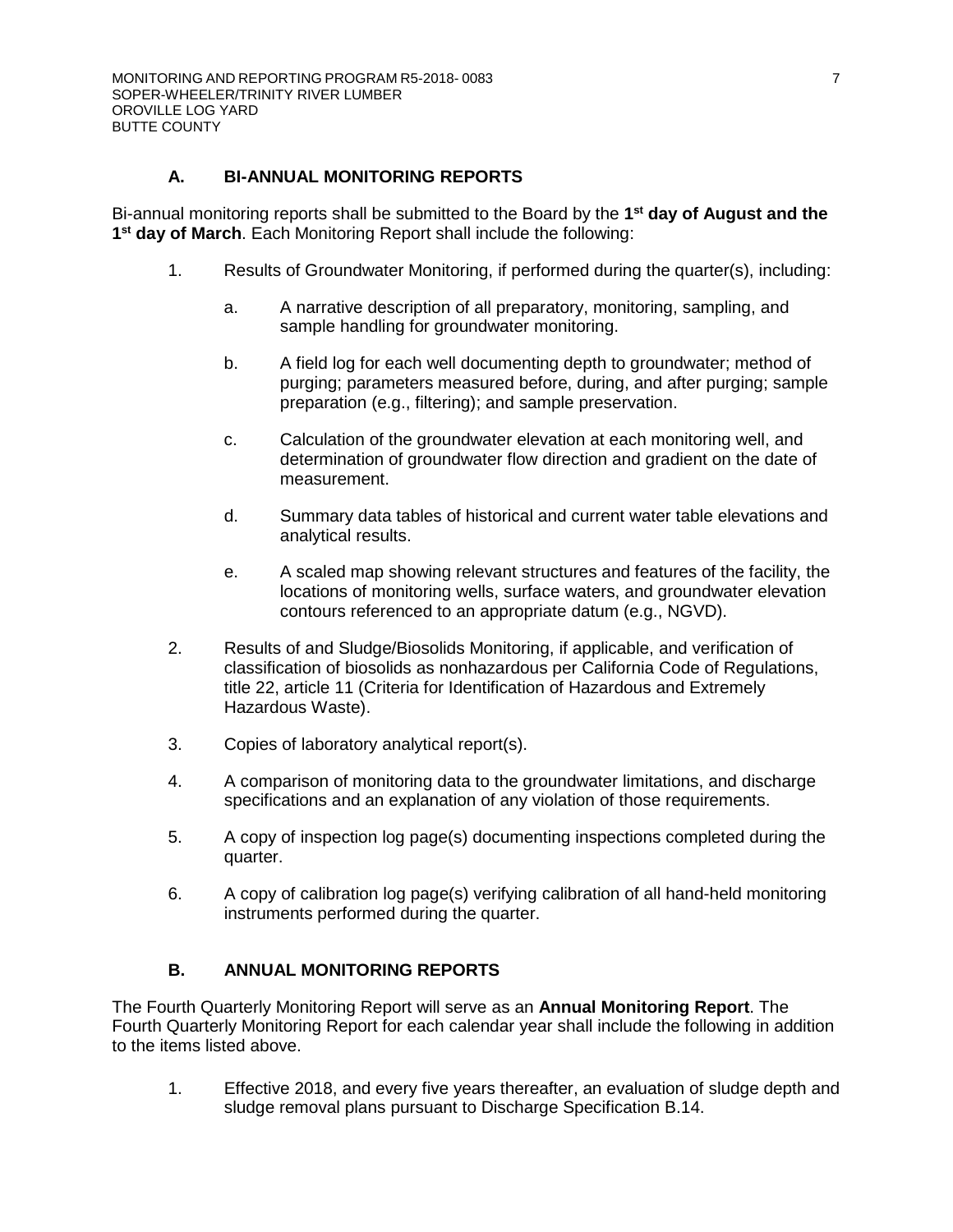- 2. Concentration vs. time graphs for each monitored constituent using all historic groundwater monitoring data. Each graph shall show the background groundwater concentration range, the trigger concentration specified above, and the Groundwater Limitation as horizontal lines at the applicable concentration.
- 3. Sludge monitoring results, if sludge were removed for off-site disposal during the year.
- 4. A summary of all sludge analytical data and verification of compliance with the sludge monitoring requirements.
- 5. A summary of information on the disposal of sludge and/or solid waste during the calendar year.
- 6. An evaluation of the performance of the Facility, including discussion of capacity issues, infiltration and inflow rates, nuisance conditions, and a forecast of the flows anticipated in the next year, as described in Standard Provision E.1 of the SPRRs.
- 7. A discussion of compliance and the corrective actions taken, as well as any planned or proposed actions needed to bring the discharge into full compliance with the waste discharge requirements.
- 8. Monitoring equipment maintenance and calibration records, as described in Standard Provision C.4 of the SPRRs.
- 9. A discussion of any data gaps and potential deficiencies or redundancies in the monitoring system or reporting program.

I, PATRICK PULUPA, Executive Officer, do hereby certify that the foregoing is a full, true, and correct copy of an Order adopted by the California Regional Water Quality Control Board, Central Valley Region, on 7 December 2018.

 *Original signed by Patrick Pulupa*

 $\overline{\phantom{a}}$  , and the contract of the contract of the contract of the contract of the contract of the contract of the contract of the contract of the contract of the contract of the contract of the contract of the contrac PATRICK PULUPA, Executive Officer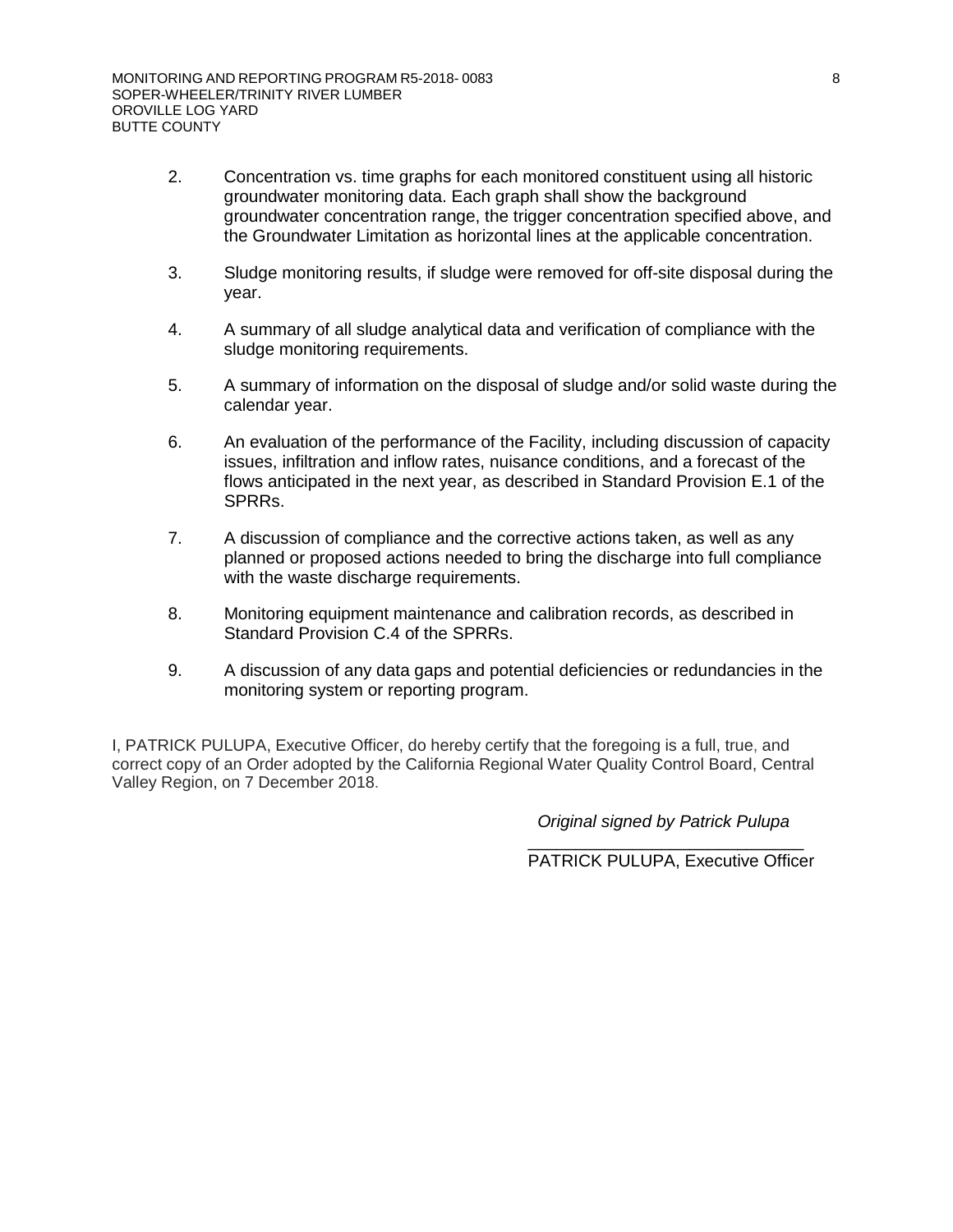# **GLOSSARY**

| BOD <sub>5</sub>     | Five-day biochemical oxygen demand                                                                             |
|----------------------|----------------------------------------------------------------------------------------------------------------|
| CaCO <sub>3</sub>    | Calcium carbonate                                                                                              |
| DO                   | Dissolved oxygen                                                                                               |
| EC                   | Electrical conductivity at 25° C                                                                               |
| <b>FDS</b>           | Fixed dissolved solids                                                                                         |
| <b>NTU</b>           | Nephelometric turbidity unit                                                                                   |
| <b>TKN</b>           | Total Kjeldahl nitrogen                                                                                        |
| <b>TDS</b>           | <b>Total dissolved solids</b>                                                                                  |
| <b>TSS</b>           | Total suspended solids                                                                                         |
| Continuous           | The specified parameter shall be measured by a meter continuously.                                             |
| 24-hr Composite      | Samples shall be a flow-proportioned composite consisting of at least<br>eight aliquots over a 24-hour period. |
| Daily                | Every day                                                                                                      |
| <b>Twice Weekly</b>  | Twice per week on non-consecutive days.                                                                        |
| Weekly               | Once per week.                                                                                                 |
| <b>Twice Monthly</b> | Twice per month during non-consecutive weeks.                                                                  |
| Monthly              | Once per calendar month.                                                                                       |
| <b>Bimonthly</b>     | Once every two calendar months (i.e., six times per year) during non-<br>consecutive months.                   |
| Quarterly            | Once per calendar quarter.                                                                                     |
| Semiannually         | Once every six calendar months (i.e., two times per year) during non-<br>consecutive quarters.                 |
| Annually             | Once per year.                                                                                                 |
| mg/L                 | Milligrams per liter                                                                                           |
| mL/L                 |                                                                                                                |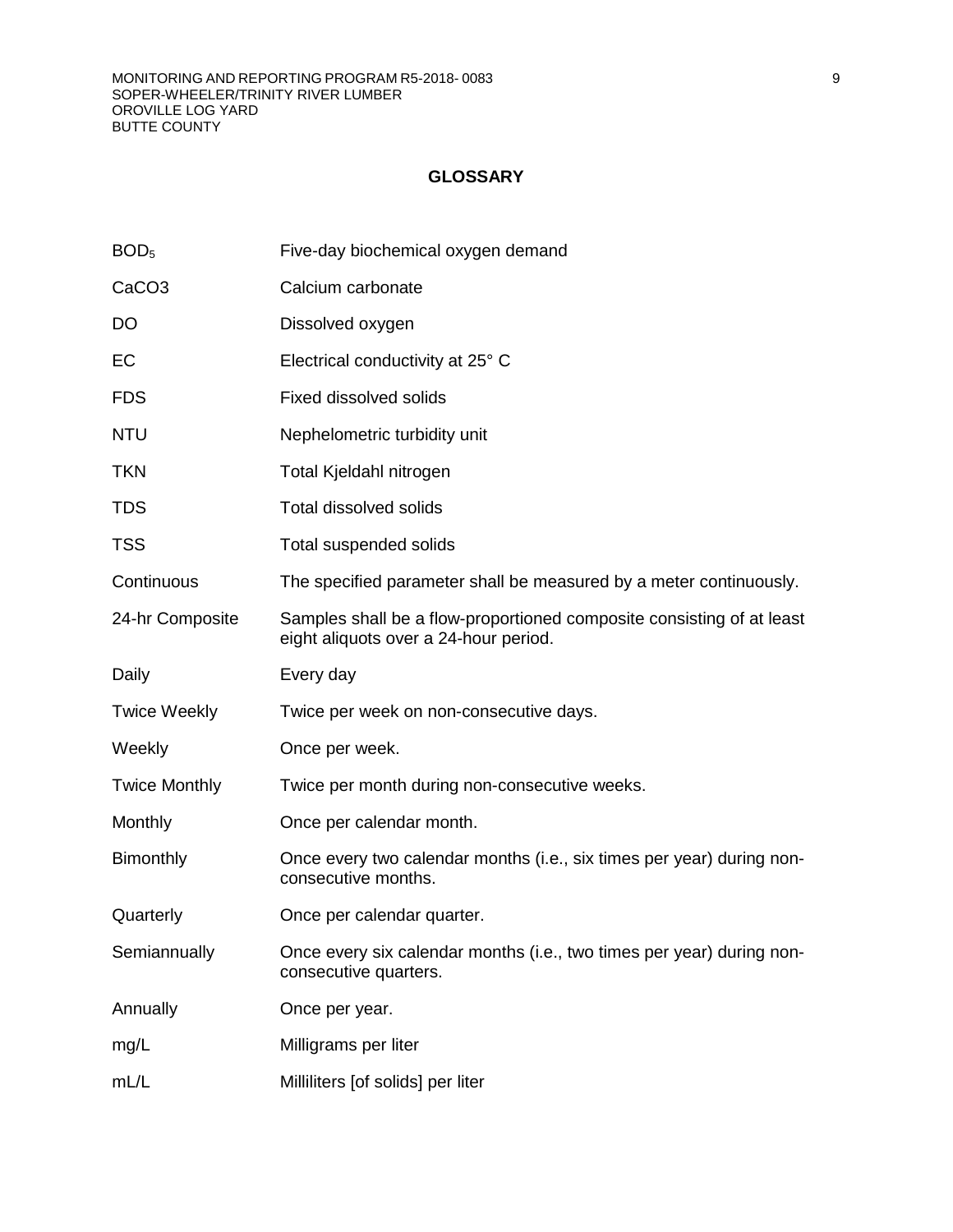MONITORING AND REPORTING PROGRAM R5-2018- 0083 10 SOPER-WHEELER/TRINITY RIVER LUMBER OROVILLE LOG YARD BUTTE COUNTY

| $\mu$ g/L  | Micrograms per liter                                    |
|------------|---------------------------------------------------------|
| µmbos/cm   | Micromhos per centimeter                                |
| gpd        | Gallons per day                                         |
| mgd        | Million gallons per day                                 |
| MPN/100 mL | Most probable number [of organisms] per 100 milliliters |
| <b>MTF</b> | Multiple tube fermentation                              |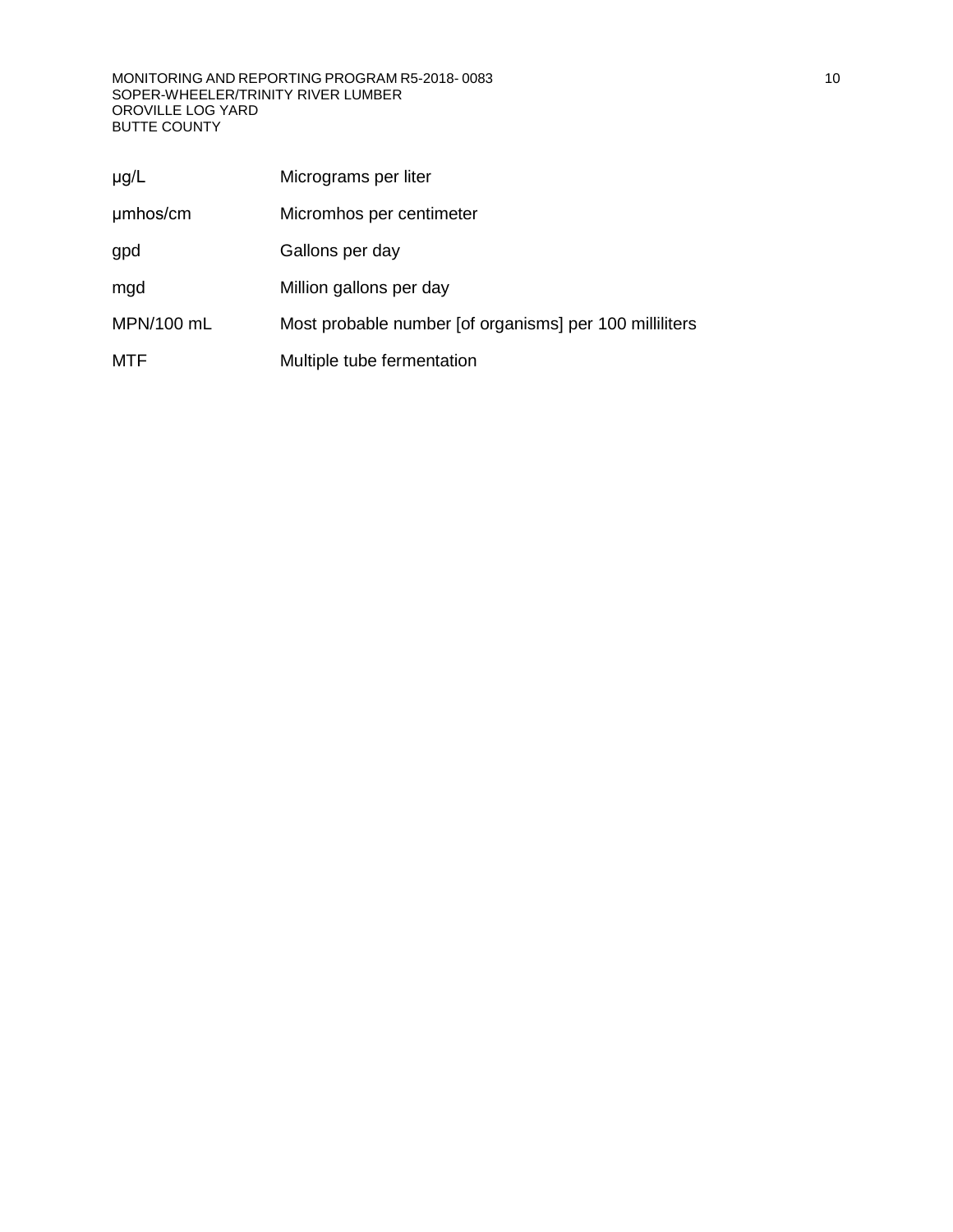# **INFORMATION SHEET**

ORDER R5-2018-0083 SOPER-WHEELER/TRINITY RIVER LUMBER OROVILLE LOG YARD BUTTE COUNTY

## **BACKGROUND**

Soper-Wheeler Company, LLC (Soper-Wheeler) owns and Trinity River Lumber Co. (Trinity Lumber) operates (collectively, Dischargers) a log storage deck that generates wastewater, which is land discharged to an onsite unlined recycle/disposal pond (Pond) and requires Waste Discharge Requirements (WDRs). The log deck and associate ponds are collectively referred to as the "Facility."

The Facility is located at 680 Cal Oak Road, in Oroville, California, Section 19, T19N, R4E, MDB&M. The Facility is comprised of Butte County Assessor's Parcel Number (APN) 035-380- 048, as shown on **Attachment A**.

WDRs Order 5-00-181, adopted on 4 August 2000, prescribes requirements for the discharge, but does not specify a flow of wastewater for the Facility. This Order replaces Order 5-00-181 (except for enforcement purposes).

#### **EXISTING FACILITY**

The Facility lies in the northeast portion of the Sacramento Valley near the western Sierra Nevada foothills at an elevation of approximately 160 feet above mean sea level. The nearest surface water is the Feather River, located approximately 1 mile west of the Facility. Topographic relief of the area is relatively flat to gently southwest sloping.

Facility receives raw cut logs and temporarily stores approximately 15 million board feet on its 7.5-acre unpaved log deck. While stored on the log deck approximately 461,000 gallons/day (gpd) of onsite well/recycled water mix is sprinkled over the logs. The discharger's consultant estimates 1/3 to 1/2 of this flow volume is recycled water. After being applied by the sprinkler system the water either absorbs into the logs, evaporates, or runs off the log deck into a 0.25 acre unlined recycle/storm water sump (Pond) where it percolates into the ground or is recycled. With two feet of freeboard the Pond has approximately 1.8-acre feet of storage capacity. Additionally, the log deck can hold 5.8-acre feet of water and if necessary, the log yard itself can store up to 18.5-acre feet of storm water and still maintain 2 feet of freeboard at the berm between the Facility yard and the adjacent Dry Creek channel. The logs are removed from the log deck as needed and shipped out to other facilities for processing.

## **FACILITY DISCHARGE**

The discharge/recycle system consists of a small bark and debris capture basin, unlined pond area/sump with pumping equipment. The sprinkler system pumps a groundwater/recycled water mix from the pond over the unprocessed logs. Approximately 1/3 of this water drains through the logs to the unpaved deck area where it then gravity flows to the debris capture basin before entering the Pond. After entering the Pond, the wastewater mixes with storm water (seasonally) and groundwater form an onsite well that is pumped into the Pond. The wastewater then either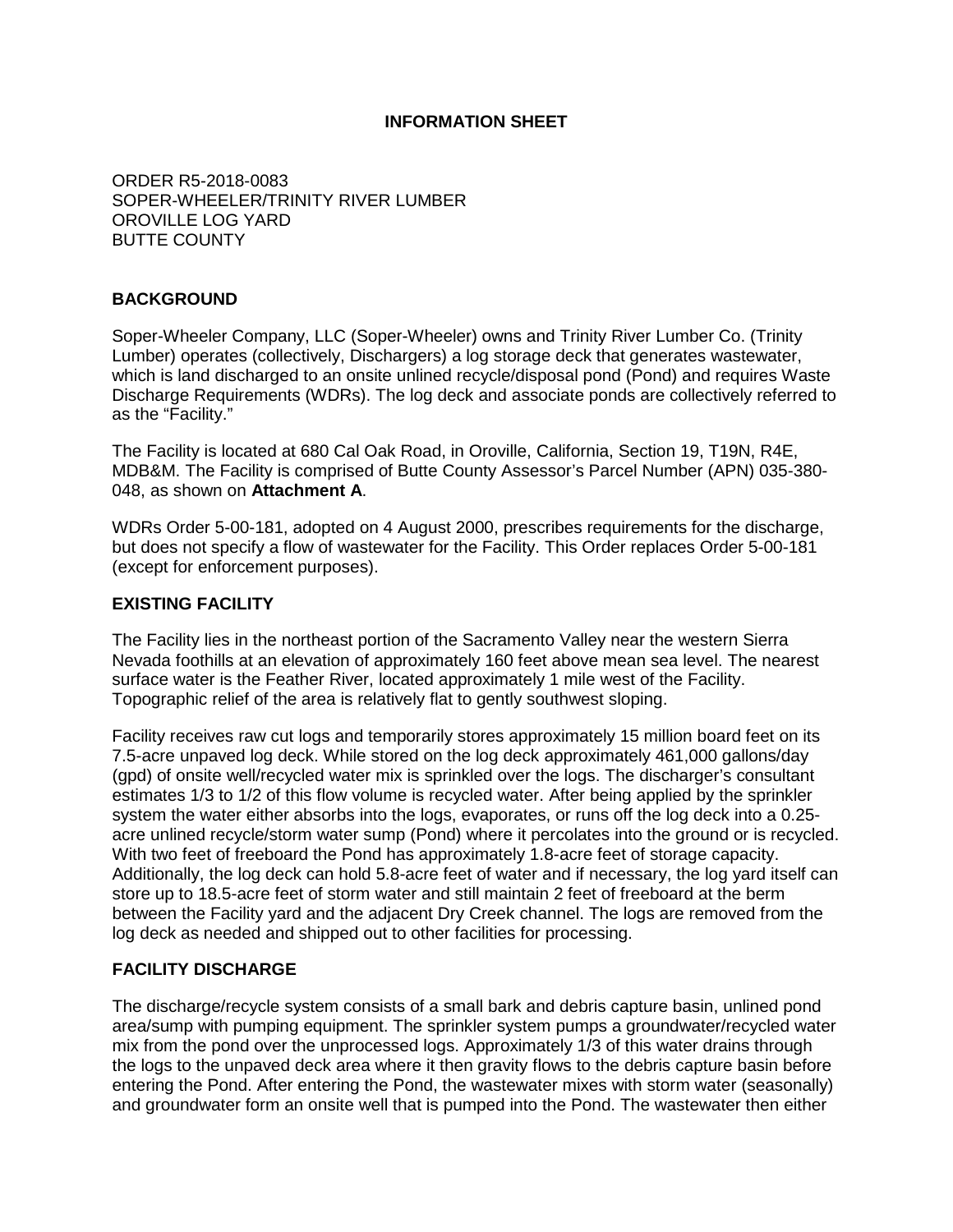INFORMATION SHEET -2- ORDER R5-2018-0083 SOPER-WHEELER/TRINITY RIVER LUMBER OROVILLE LOG YARD BUTTE COUNTY

evaporates, percolates or is pumped back to the sprinkling system atop the log deck. All other wastewater (sinks, toilets, drinking fountains) is captured and sent via municipal sewer line to a wastewater treatment plan in Oroville.

The Facility is a temporary storage area and all raw logs are shipped offsite for processing. The Facility monthly collects all bark and debris generated from onsite log storage and handling procedures and ships it offsite for processing or disposal.

#### **GROUNDWATER CONDITIONS**

The average depth to the shallow groundwater, based on the last 3 years of sampling data from onsite monitoring wells, is 12 feet. The groundwater flow direction is generally southwest under hydraulic gradient of approximately 0.0013 feet per foot (ft/ft). Per the U.S. Geological Survey (USGS), regional flow is generally to the west/southwest towards the Feather River.

The USGS National Water Information System Web Interface identified two wells in the vicinity of the Facility. One well was approximately 1-mile northeast of the Facility and reported to be 335 feet deep with samples collected between 1957 and 2006. In general, total dissolved solids (TDS) concentrations range from 240 to 270 milligrams per liter (mg/l) and specific conductance ranges from 380 to 400 micro Siemens per centimeter (µS/cm).

The second well was approximately 500 feet northeast of the Facility and reported to be 152 feet deep with samples collected between 1958 and 1987. In general, TDS concentrations range from 260 to 300 mg/l, specific conductance ranges from 380 to 430 µS/cm.

Based on the depth of the wells, they are assumed to be perforated or screened in the Laguna Formation, which occurs beneath the alluvium in the vicinity of the Feather River (DWR, 2014).

#### **REOPENER**

The conditions of discharge in the proposed Order were developed based on currently available technical information and applicable water quality laws, regulations, policies, and plans, and are intended to assure conformance with them. The proposed Order would set limitations based on the information provided thus far. If applicable laws and regulations change, or once new information is obtained that will change the overall discharge and its potential to impact groundwater, it may be appropriate to reopen the order.

#### **LEGAL EFFECT OF RESCISSION OF PRIOR WDRS OR ORDERS ON EXISTING VIOLATIONS**

The Board's rescission of prior waste discharge requirements and/or monitoring and reporting orders does not extinguish any violations that may have occurred during the time those waste discharge requirements or orders were in effect. The Central Valley Water Board reserves the right to take enforcement actions to address violations of prior prohibitions, limitations, specifications, requirements, or provisions of rescinded waste discharge requirements or orders as allowed by law.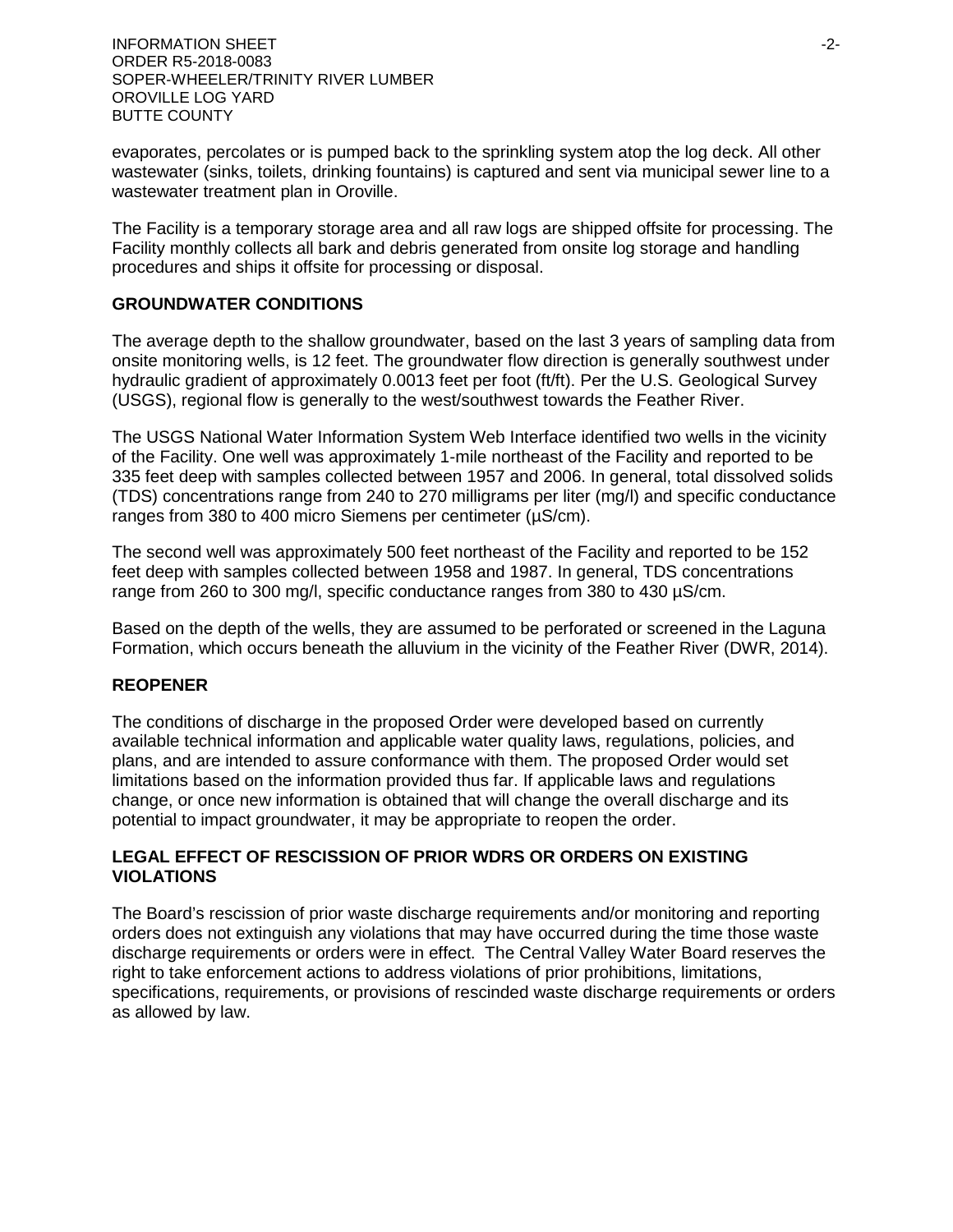ORDER R5-2018-0083 SOPER-WHEELER/TRINITY RIVER LUMBER OROVILLE LOG YARD BUTTE COUNTY

# **ATTACHMENT A - LOCATION MAP**